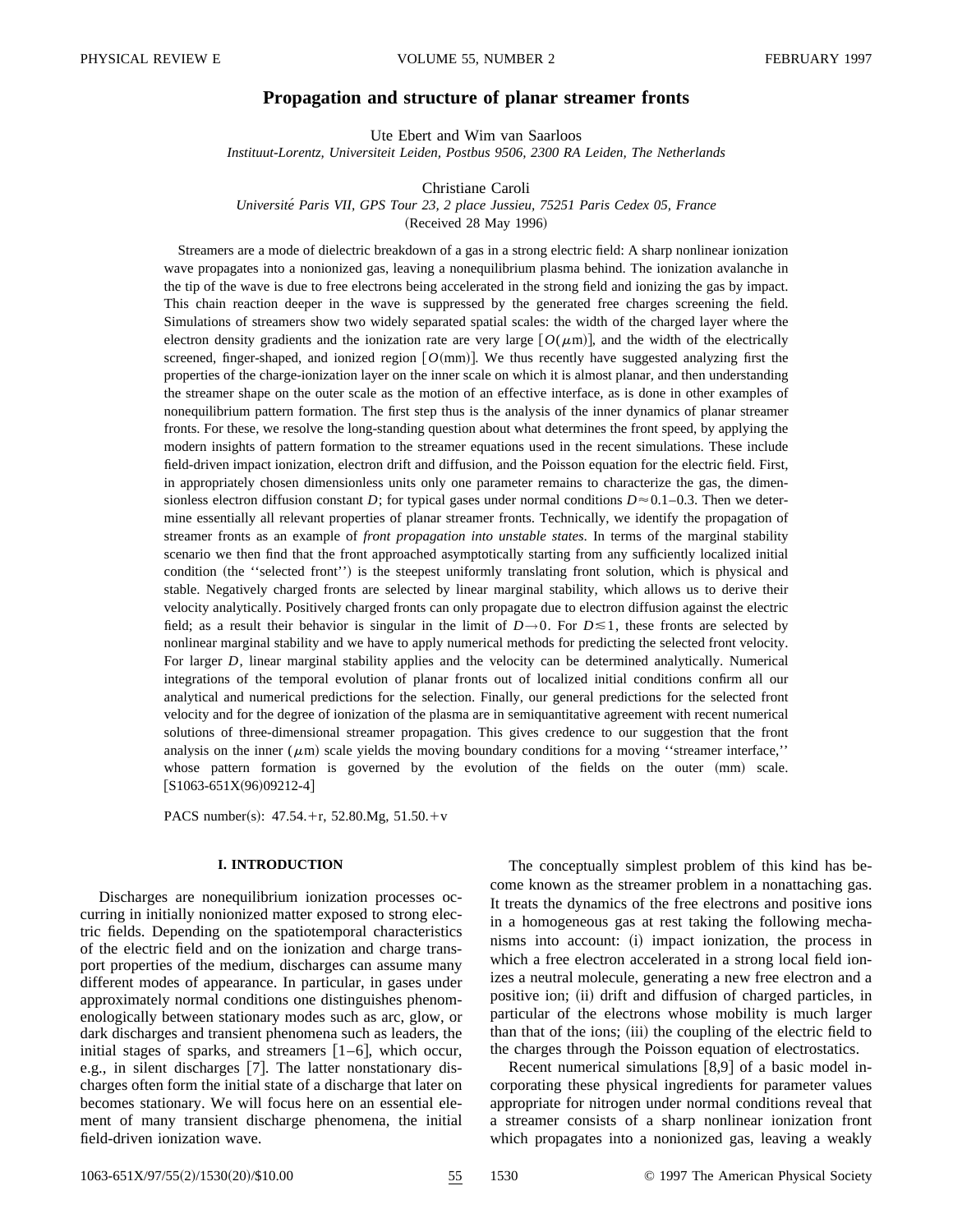ionized nonequilibrium plasma behind. The underlying mechanism is that in the leading edge of the front the electrons are accelerated by the large imposed electric field; this causes the build-up of an electron avalanche due to impact ionization. The generated free charges eventually screen the field and thus suppress further ionization. It is the nonlinear balance between these two nonequilibrium processes, namely the ionization avalanche and the electric screening, which determines the dynamics of the ionization front and the state of the plasma behind it. In confined geometries, streamers usually have a nontrivial fingerlike shape, as is illustrated by the snapshots in Fig. 1 of streamer dynamics taken from the simulations of Vitello *et al.* [9]. As the sharpness of the electron density profiles in Fig. 1 illustrates, the ''passive body'' of the finger is separated from the external nonionized gas by a very narrow region — of width of order micrometers — in which essentially all the action is occurring. This width has to be compared to the size of the filament, which is of order millimeters. It is in this narrow layer that most of the ionization process is taking place. In this same region, there is a nonzero charge density, and consequently, also a very large electric field gradient. These features indicate that there are two different spatial scales in this process, an ''inner'' scale associated with the thickness of the zone where the ionization takes place, and an ''outer'' one where the spatial variations are set by the size of the finger and the external experimental geometry. It is precisely for these reasons that accurate simulations are extremely demanding and that they were accomplished only recently by Dhali and Williams [8] and by Vitello *et al.* [9]. (See also  $[10]$ .)

Such a separation of scales is strongly reminiscent of what occurs in combustion fronts  $[11,12]$ . A combustion front is a narrow layer of thickness  $l_{\text{in}}$  to which the combustion is essentially confined, while outside of it, the temperature field varies on a much longer scale  $l_{\text{out}}$ . Physically, such sharp combustion fronts occur in the limit when the chemical reaction rates involved in the combustion are very fast once a sufficient temperature is reached. It has been shown that, on the basis of an asymptotic expansion to lowest order in the small parameter  $\varepsilon = l_{\text{in}} / l_{\text{out}}$  using matched asymptotic expansions  $[13,14]$ , the problem can be analyzed in terms of the propagation of an ''effective interface.'' More specifically, one first solves the so-called inner problem of a locally *almost planar* reaction zone. This permits us to relate the temperature and chemical composition fields on both sides of the front (at distances *L* such that  $l_{in} \ll L \ll l_{out}$ ) and to determine the local front velocity as a function of local curvature and fields. On the scale of the remaining outer problem, these relations then play the role of boundary conditions and of a kinetic equation for the effective moving interface of zero thickness. Besides in combustion, the technique of asymptotic matching to obtain an effective interface description has also been applied to chemical waves  $[15]$ , thermal plumes [16], and to phase field models of solidification  $[17,18]$ .

In spite of some important differences between combustion and streamer fronts as discussed in the Appendix, a similar approach appears possible for streamers. As discussed also in  $\vert 19 \vert$ , building on such a reduced description of streamer dynamics appears very desirable, not only because

FIG. 1. Results of the numerical simulations of the full threedimensional streamer equations  $(2.1)$ – $(2.6)$  of Vitello *et al.*, reprinted from Figs. 1 and 10 in [9]. (a) Negative streamer propagating downwards towards the anode. Electrodes are planar and located at  $z=0$  and 0.5 cm; the voltage between the electrodes is 25 kV, which in the absence of the streamer amounts to a constant electric field  $|\mathcal{E}| = E_0/4$ . The system continues sidewards sufficiently far to make the lateral boundaries irrelevant. The streamer is assumed to be cylinder-symmetric. The dimensionless diffusion constant is  $D=0.1$ . Each line indicates an increase of  $n_e$  by a factor 10; densities of  $10^3 - 10^{14}$  cm<sup>-3</sup> can be seen (initial background ionization: 1 cm<sup> $-3$ </sup>). Shape at time 4.75 ns after an initial ionization seed was placed near the upper electrode. (b) Shape at time 5.5 ns. (c) Logarithmic electron  $n_e$  and total charge  $n_s$  density along the symmetry axis of (b). Solid line,  $n_e$ ; dot-dashed,  $|n_s|$  for  $n_s > 0$ ; dotted,  $|n_s|$  for  $n_s$  < 0. Note the exponential increase of the densities on the  $\mu$ m scale within the front as well as the maximum of both densities in the rear part of the front. Courtesy of P. A. Vitello.

it might make numerical studies much easier, but also because it will allow us to draw upon the knowledge and methods which have been developed in the last decade in the field of interfacial pattern formation and dynamics [20]. The first step towards this goal is to determine the field dependence of the velocity and the ionization and charge profile of a planar front which propagates into the nonionized region. We thus analyze in this paper the inner problem for a planar streamer front. This allows us to reduce the problem to effectively one dimension. Our analysis clearly identifies the problem of streamer front propagation as an example of front propaga-



0.50

0.50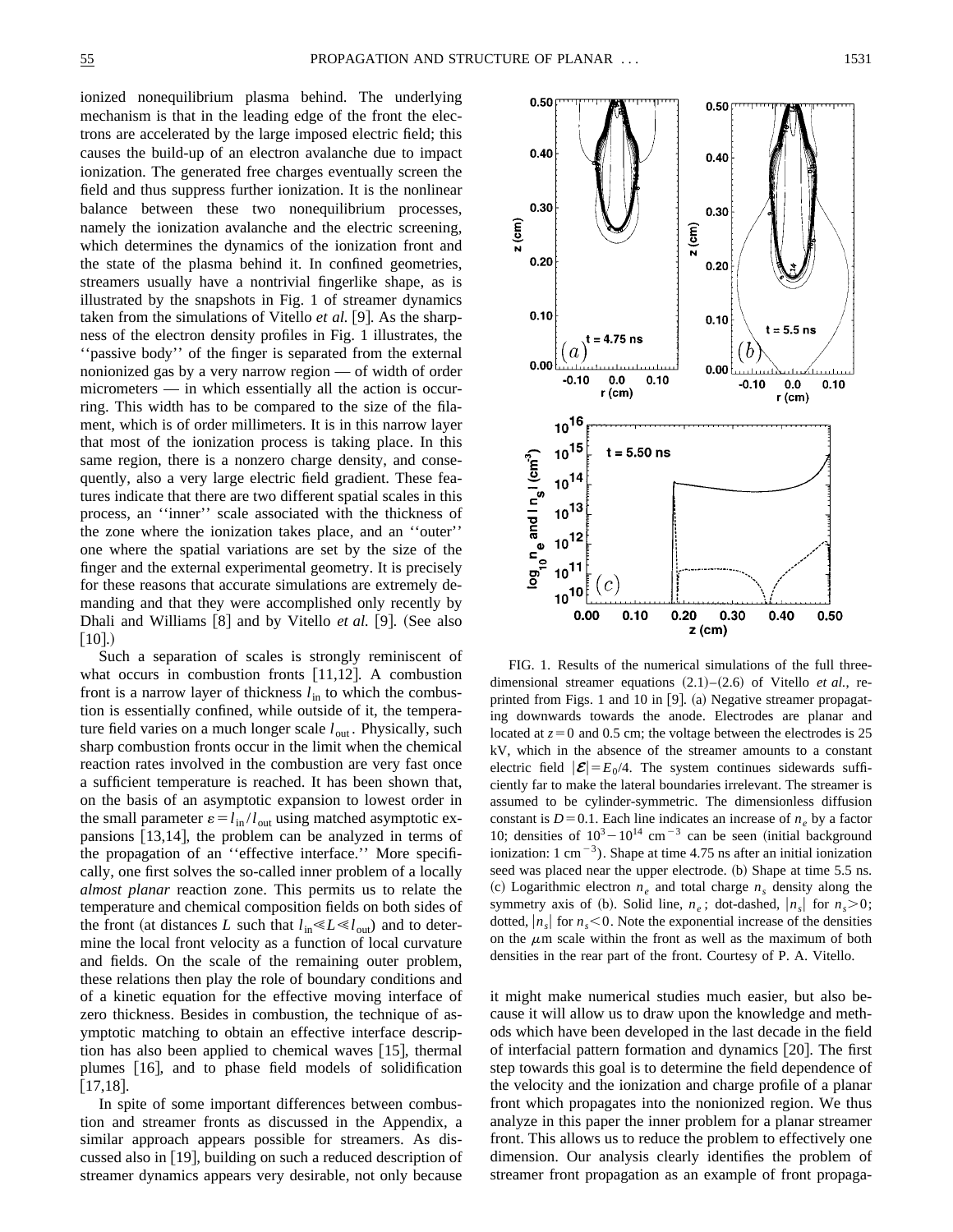tion into unstable states. Physically, the instability of the nonionized gas against charge fluctuations can be traced back to the fact that any small electron density gets amplified by the impact ionization. As is standard for front propagation into unstable states  $[21-25]$ , we find that the onedimensional streamer equations exhibit a one-parameter family of uniformly translating front solutions, parametrized by their velocity. As usual  $[21–25]$ , the question is then to decide which of these front solutions is the dynamically selected one, i.e., is the one reached at long times after a localized ionized region has been created by some initial ionization event. The existing knowledge of front propagation into unstable states  $[22,23]$  provides us with an educated guess for the selected velocity, which we confirm with the help of numerical studies. Taken together, our results provide an essentially complete solution of the inner problem of planar streamer fronts.

In itself, the idea to analyze the planar fronts of a streamer model is not new — we refer to  $[26-29]$  for earlier work. Apart from the fact that the authors from the  $1970s$   $[26-28]$ investigate different models, which are more inspired by equilibrium concepts (e.g., the ionization behind the front is determined by thermal ionization, where the electron temperature is raised by application of strong electric fields), our work casts new light on this old problem from two different angles.

First it was empirically noted that the standard approach to analyze uniformly translating fronts failed to determine a unique propagation velocity, given the field and the gas parameters. Turcotte and Ong  $[26]$  clearly state this failure of their theory (this "great defect" of their theory is recalled in Fowler's reviews [28]) and suggest that a unique solution might be determined by a dynamical stability analysis. Albright and Tidman  $[27]$  then perform such a stability analysis, but not in a systematic way, and they draw incorrect conclusions. D'yakonov and Kachorovskii [29] also find the indeterminacy of the speed of uniformly translating planar fronts, now for an approximated version of our model, and propose to solve this by using the tip radius of the streamer finger as an extra length scale, which, however, they cannot determine. We, in contrast, trace the indeterminacy of the velocity from the analysis of uniformly translating streamer front solutions to the fact that this is an example of front propagation into unstable states. Applying the concepts explained above, we solve the selection problem for planar fronts without additional assumptions or approximations. We argue that a particular front solution out of a whole family of dynamically stable solutions is selected, because it is the only one compatible with the initial condition of a localized ionization seed.

Second, this result is the first *ingredient* for studying the formation of patterns, in particular of the tip radius — we do not attempt to model *global features of the pattern formation* with our planar front analysis. Our approach thus is very different in spirit from the earlier investigations: As also stressed in  $[19]$ , in an effective interface description based on a matched asymptotic expansion, the results of weakly curved, almost planar fronts are essentially used *locally* everywhere in the interface region: They enter the analysis on the outer scale as boundary conditions at the moving interface. It is on this outer scale that pattern formation problems like the size, velocity, and shape of the streamer should be analyzed. Once our results on planar fronts will be extended to weakly curved fronts, all the necessary ingredients to tackle these questions appear to be available.

The main results of our present analysis of the streamer equations used in the simulations  $[8,9]$  can be summarized as follows:

(a) Dimensional analysis shows that in dimensionless units, a single parameter remains to characterize the gas, the dimensionless electron diffusion coefficient *D* characteristic of the gas [see Eq.  $(2.10)$ ]. For gases under normal conditions,  $D$  is small, of order  $0.1-0.3$ .

(b) The length scale set by the electron impact ionization coefficient [the coefficient  $\alpha_0^{-1}$  in Eq. (2.5)] is on the order of micrometers for nitrogen. For  $D \le 1$  the thickness  $l_{\text{in}}$  of the charged layer is on the order of this same ionization length for *negatively charged streamer fronts* (NSF) [30]. Given that typical streamer diameters found in the simulations are of the order of 1 mm,  $\varepsilon = l_{in}/l_{out}$  is at most of order  $10^{-2}$ ; this justifies an effective interface description of streamer dynamics.

~c! We find that electron diffusion acts as a singular perturbation for *positively charged streamer fronts* (PSF): without diffusion, such fronts can not propagate, but with any nonzero *D*, they do. As a result, the behavior is singular in the limit *D*→0: for *D*=*O*(1), the thickness  $l_{\text{in}}$  is again of order of the ionization length, but for  $D\rightarrow 0$  the electron density and its gradients diverge due to the appearance of another smaller length scale (of order  $D/\alpha_0$ ).

~d! The electron density generated by the propagating front is again basically set by dimensional analysis for NSF. We calculate for  $D \le 1.5$  the dependence of the dimensionless electron density  $\sigma^-$  behind the front on the electric field  $E^+$  far ahead of our planar front. Our results compare favorably with those extracted from the simulations  $[9]$ , according to the prescriptions of the theory of matched asymptotic expansions [13,14]. Namely,  $E^+$  is *not* the field value at the electrode position, but the value obtained by extrapolating the slowly varying outer field to the front position. We also calculate the full *D* and  $E^+$  dependence of the electron density  $\sigma^-$  behind the front of PSF for *D*  $\leq$  1.5.

(e) The dynamically relevant ("selected") front velocity  $v_f$  is a unique function of  $E^+$  and *D*. The analysis confirms the strong asymmetry between NSF and PSF also found in the simulations  $[8,9]$  for fronts propagating into an essentially nonionized region. The asymmetry is stronger the smaller *D* is and disappears for  $D \ge 1$ .

(f) For NSF,  $v_f$  is given by the so-called linear marginal stability velocity  $v^*$  [22] — see Eq.  $(5.3)$  below. For parameter values used in the simulations, we find that  $v_f$  is typically 30–40 % higher than the electron drift velocity just in front of the streamer head, which agrees semiquantitatively with the findings of Vitello *et al.* [9].

 $(g)$  We find that PSF propagate for any nonzero value of the dimensionless electron diffusion coefficient *D*. Due to the singular behavior as  $D\rightarrow 0$ , we find that fronts propagate with a unique velocity  $v^{\dagger}$  predicted by the so-called nonlinear marginal stability mechanism  $[23]$  for small *D*. For the Townsend expression used in the simulations  $\{8,9\}$ , this happens below a well-defined field-dependent value of *D* of order unity (see Fig. 3). Above this threshold value, PSF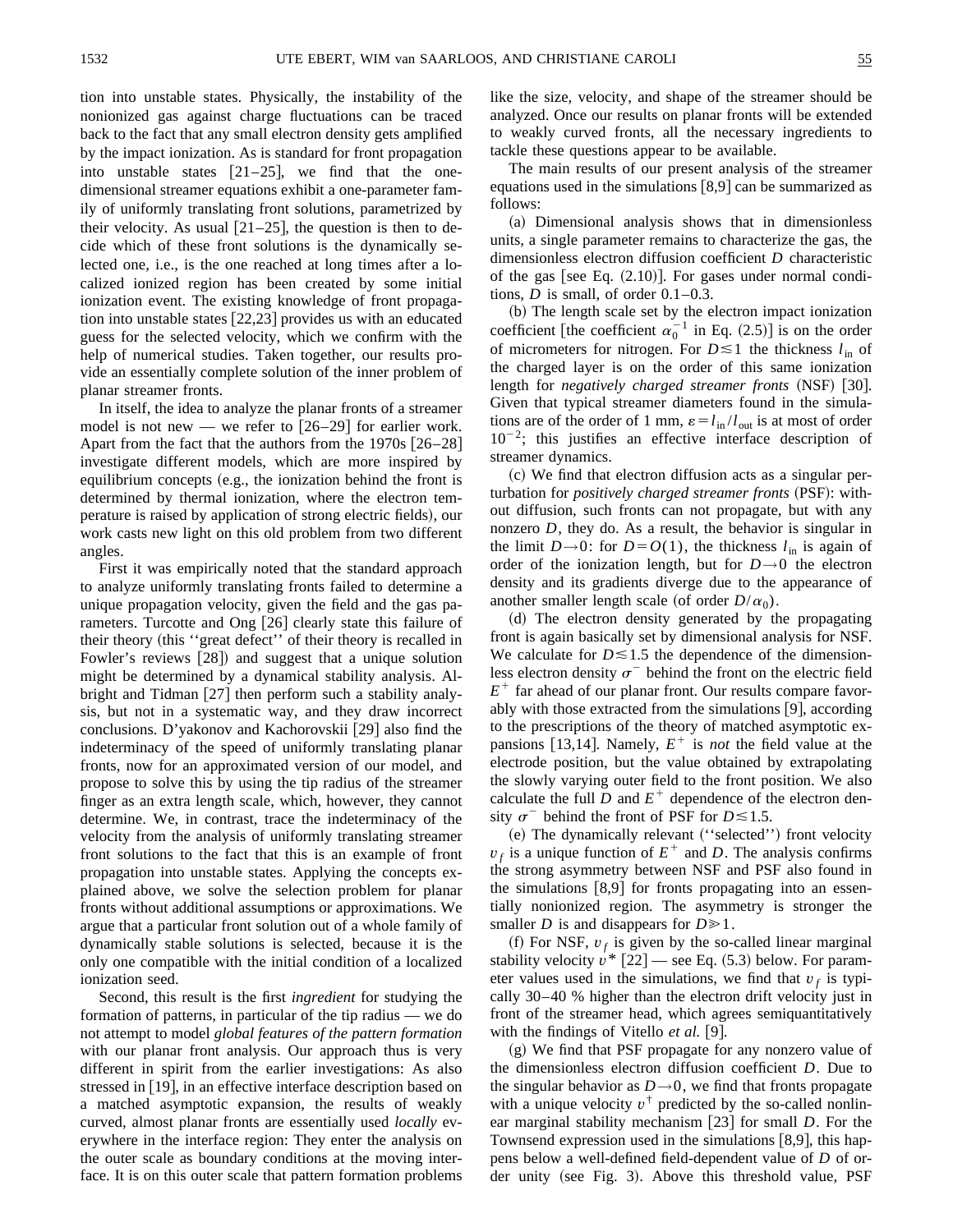propagate with the linear marginal stability value *v*\*.

In this paper, our main focus will be on those results that are of greatest interest from the point of view of understanding the generation of low temperature plasmas by the streamer mechanism. We note, however, that the equations for planar streamer fronts [Eqs.  $(3.11)$  and  $(3.12)$  below] appear to be of interest in their own right. As will be discussed briefly in Sec. V, our streamers have several features in common with the celebrated nonlinear diffusion equation studied in mathematics  $[31,32]$  since the early work of Kolmogorov *et al.* [33] and Fisher [34]; at the same time, however, they are sufficiently more complicated that they appear to present new challenges from a mathematical point of view.

This paper is organized as follows. In Sec. II we introduce the basic equations for streamer formation, and perform a dimensional analysis for the inner problem of streamer fronts. In Sec. III, we discuss the stability of the basic homogeneous states of interest, the homogeneous nonionized state, and the homogeneous weakly ionized state. We also discuss the physical mechanism of streamer formation and the proper initial and boundary conditions to study these in the case of planar fronts, which allow us to simplify the equations describing planar front dynamics. In Sec. IV we demonstrate that there exists a one-parameter family of uniformly translating fronts characterized by a continuous range of front velocities *v*. We also briefly show how in the case  $D=0$ , the equations for uniformly translating fronts can be solved analytically. These solutions, which turn out to be useful as a small-*D* approximation for NSF, yield an explicit expression for the electron density  $\sigma^-$  behind the NSF in terms of the field  $E^+$  just ahead of it. This is followed by an analysis of the general case  $D\neq 0$ ; then the equations cannot be solved analytically, but we demonstrate that there still is a one-parameter family of uniformly translating front solutions. For PSF, we show that the limit  $D\rightarrow 0$  is singular; we discuss this limit in detail and show that it accounts for the strong asymmetry between PSF and NSF for realistic values of *D*. In Sec. V we then summarize some of the main results  $\lfloor 21-25 \rfloor$  concerning the so-called selection problem, the question of which particular front solution from the family is reached asymptotically for large times for a large class of initial conditions. Application of these concepts allows us to predict the shape and velocity of the dynamically relevant front solution (the selected front) and the value of the electron density generated behind it. This yields the various selection results for NSF and for PSF, summarized in points  $(c)$ – $(g)$  above, and leads us to predict that the behavior of PSF in the limit  $D\rightarrow 0$  is singular. In Sec. VI we present numerical simulations of the full partial differential equations for planar streamer dynamics; starting from various initial conditions, we illustrate that in all cases we have studied, the long time dynamics of the system is characterized by a NSF and a PSF whose behavior is in full agreement with our predictions. In the concluding section we finally reflect on our results and on the future steps to be taken to arrive at an effective interface description of streamer dynamics. In an Appendix we discuss differences and similarities between combustion and streamer fronts.

# **II. MODELING AND DIMENSIONAL ANALYSIS**

### **A. The minimal streamer model**

For simulating the dynamical development of streamers out of a macroscopic initial ionization seed in a so-called nonattaching gas like  $N_2$  under normal conditions, Dhali and Williams [8], and Vitello *et al.* [9] use the following set of deterministic continuum equations for the electron density  $n_e$ , the ion density  $n_+$  and the electric field  $\mathcal{E}$ : balance equations for electrons and ions,

$$
\partial_t n_e + \nabla_\mathbf{R} \cdot \mathbf{j}_e = \text{source},\tag{2.1}
$$

$$
\partial_t n_+ + \nabla_\mathbf{R} \cdot \mathbf{j}_+ = \text{source},\tag{2.2}
$$

where the fact that the two source terms are the same is due to charge conservation in an ionization event; the Poisson equation,

$$
\nabla_{\mathbf{R}} \cdot \mathcal{E} = \frac{e}{\varepsilon_0} (n_+ - n_e), \tag{2.3}
$$

and the approximate phenomenological expressions

$$
\mathbf{j}_e = -n_e \mu_e \mathcal{E} - D_e \nabla_{\mathbf{R}} n_e, \qquad (2.4)
$$

$$
\mathbf{j}_{+}=\mathbf{0},\tag{2.5}
$$

$$
source = |n_e \mu_e \mathcal{E}| \alpha_0 e^{-E_0/|\mathcal{E}|}. \tag{2.6}
$$

Apart from the fact that we will allow for a slight generalization of Eq.  $(2.6)$ , these are the equations that we will investigate analytically below.

In these equations,  $\mathbf{j}_e$  and  $\mathbf{j}_+$  are the particle current densities of electrons and positive ions, and e is the absolute value of the electron charge. The (dimensional) spatial coordinates are denoted by **R**, and  $\nabla_R$  is the gradient with respect to these coordinates. The use of only Poisson's law of electrostatics, Eq.  $(2.3)$ , means that all magnetic fields, as well as terms in the Maxwell equations associated with time dependences of the fields, are neglected  $[35]$ .

The electron particle current density **j***<sup>e</sup>* is approximated in Eq.  $(2.4)$  as the sum of a drift and a diffusion term. Note that this diffusion approximation implies that the electron mean free path must be small with respect to the scale of variation *l*in of the electric field. This condition is just about satisfied for the parameter values taken for  $N_2$  in the simulations, except possibly at the highest field values (see also the discussion in Sec. VII). The electron drift velocity is taken to be linear in the field  $\mathcal{E}$ , with  $\mu_e$  the (positive) electron mobility. The electron diffusion coefficient  $D_e$  and the mobility  $\mu_e$  are treated here as independent coefficients, since they effectively depend on the field strength  $|3|$  (only in the low-field limit are they related by the Einstein relation). More generally, the diffusion coefficient should be replaced by a diffusion tensor, which is diagonal in a reference frame with one axis along the electric field. Its longitudinal component, the only relevant one for planar fronts perpendicular to  $\mathcal{E}$ , is somewhat smaller than the transverse one. Since we will see that  $N_2$  reaches a typical degree of ionization of only  $10^{-5}$ , density fluctuations of the nonionized gas can be neglected and the mean free path of the electrons and therefore  $\mu_e$  and *De* can be taken as independent of the degree of ionization.

The ionic current is neglected according to Eq.  $(2.5)$ , since the mobility of ions is at least two orders of magnitude smaller than that of the electrons  $[8]$ . In particular, for the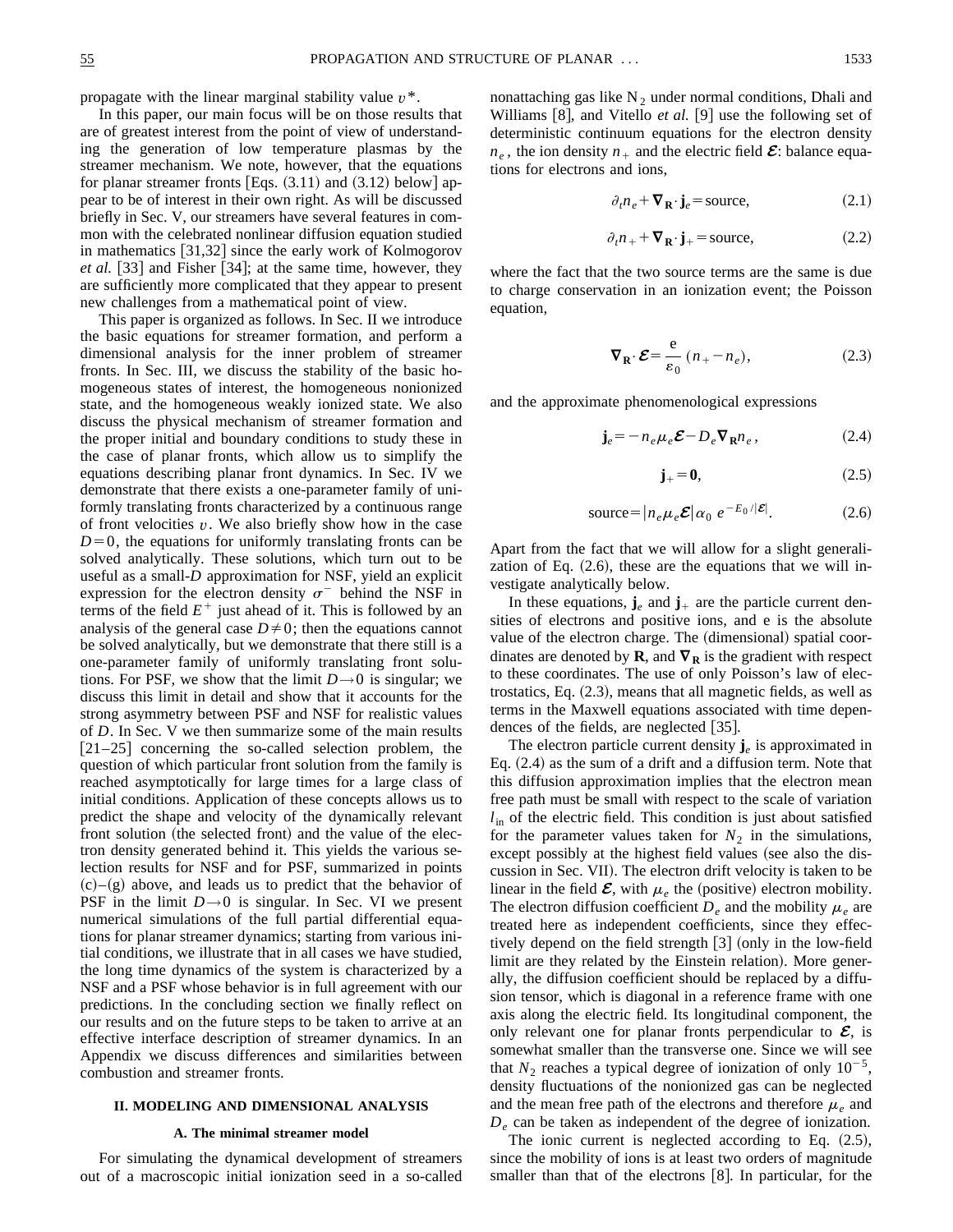analysis of the inner scale, that we will perform in the present paper,  $\mathbf{j}_{+}$  is negligible.

The source  $(2.6)$  finally accounts for the creation of free charges by impact ionization. If the product of electric field  $\mathcal E$  and electronic mean free path  $l_{\text{mfp}}$  is large enough, free electrons can gain sufficient kinetic energy to ionize neutral molecules. Accordingly there is a threshold field  $|\mathcal{E}| = E_0$  $\alpha l_{\text{mfp}}^{-1}$  For  $|\mathcal{E}| \gtrsim E_0$  the probability that a scattering event carries at least the ionization energy is large. The effective ionization cross-section  $\sigma_{cs}(|\mathcal{E}|)$  then essentially saturates, while for  $|\mathcal{E}| \ll E_0$  the ionization rate per scattering event is largely suppressed. The source term is given by the ionization rate, which can be calculated as the product of the drift current of free electrons  $n_e\mu_e\mathcal{E}$  times the target particle density  $n_n$  of the neutral gas times the effective ionization cross section  $\sigma_{cs}(|\mathcal{E}|)$ . Commonly, a phenomenological ionization coefficient  $\alpha(|\mathcal{E}|) = n_n \sigma_{cs}(|\mathcal{E}|)$  is used, (which clearly has dimension of inverse length,) whose field threshold behavior in the Townsend approximation  $\alpha(|\mathcal{E}|)$  $= \alpha_0 \exp(-E_0/\mathcal{E})$  [3] is expressed by Eq. (2.6). As discussed by Raizer  $[3]$ , in the approximation that every collision is ionizing, if the electron carries an energy larger than the ionization energy *I*, we have

$$
\alpha_0 \approx l_{\text{mfp}}^{-1}
$$
, and  $E_0 \approx I/(\text{el}_{\text{mfp}})$ . (2.7)

Since in much of our analysis the specific form of  $\alpha(|\mathcal{E}|)$  is not needed, we will use a slightly more general formulation in Eq.  $(2.11)$  below.

In the source term, ionization due to the photons also created in recombination or scattering events is neglected. This is motivated by the ionization cross sections due to photons being much smaller than those due to electrons. Note that, if photoionization is taken into account, the dynamical equations become nonlocal.

No sink term needs to be included for the analysis of the inner problem, since the recombination length at a degree of ionization of order  $10^{-5}$  that we will derive below is very large as compared with the front width  $l_{\text{in}}$ . (For this reason, the inner problem is the same for streamers and leaders  $\lceil 3 \rceil$ : the difference between these discharge modes, which consists in the fact that recombination is negligible in the plasma body of leaders, would come into play only when solving, at a later stage, the outer problem.) The fact that the degree of ionization remains small is also the reason that saturation effects are neglected in Eq.  $(2.6)$ .

In contrast to the situation in  $N_2$ , which is described by our model equations, in attaching gases like  $O_2$ , a third charged species plays a role, namely, negative ions formed by a neutral molecule catching a free electron. For a description of the physics of such attaching gases and simulations thereof, see, e.g.,  $[36]$ .

The equations above are deterministic. Thermal fluctuations in fact can be neglected, since even an unphysically small ionization energy of 3 eV leads to a Boltzmann factor of  $10^{-52}$  at room temperature. Also other stochastic effects are not accounted for in the simulations we compare to. We further discuss possible stochastic effects in the experiments in the Conclusion.

Finally, the dynamical system  $(2.1)$ – $(2.6)$  must be complemented by the following.

 $(i)$  Boundary conditions: as will be discussed in detail in Sec. III, for the problem of front propagation, these are specified by the value  $E^+$  of the electric field far ahead of the front, where the total charge density vanishes.

(ii) Initial conditions: we ignore the details of the plasma nucleation event (e.g., triggering by radiation from an external source), and assume that at  $t=0$  a small well-localized ionization seed is present. The precise meaning, for our problem, of ''well-localized'' will be made clear in Sec. V.

### **B. Dimensional analysis**

In order to identify the physical scales and intrinsic parameters of our problem, we reduce Eqs.  $(2.1)$ – $(2.6)$  to a dimensionless form. The most natural scale of length and electric field are the ionization length  $l_{\text{ion}} = \alpha_0^{-1}$  and the threshold field  $E_0$  of the ionization rate  $(2.6)$ . The velocity scale is then the electron drift velocity at this field strength,  $v_0 = \mu_e E_0$ , leading to a time unit  $t_0 = (\alpha_0 \mu_e E_0)^{-1}$ , and a charge unit  $q_0 = \varepsilon_0 \alpha_0 E_0$ .

For concreteness, we list here the values of these quantities for  $N_2$  at normal pressure, used in the simulations [8,9]

$$
\alpha_0^{-1} \approx 2.3 \mu \text{m}, \quad v_0 \approx 7.56 \times 10^7 \text{ cm/s},
$$
  
\n $t_0 \approx 3 \cdot 10^{-12} \text{ s}, \quad q_0 \approx 4.7 \times 10^{14} \text{e/cm}^3$  (2.8)  
\n $E_0 \approx 200 \text{ kV/cm}, \quad \mu_e \approx 380 \text{ cm}^2 / \text{Vs}.$ 

We now introduce dimensionless quantities by defining

$$
\mathbf{r} = \mathbf{R}\alpha_0, \qquad \tau = t/t_0,
$$
  
\n
$$
q = (n_+ - n_e)e/q_0, \qquad \sigma = n_e e/q_0,
$$
  
\n
$$
\mathbf{j} = -\mathbf{j}_e e/(q_0 v_0), \qquad \mathbf{E} = \mathbf{\mathcal{E}}/E_0.
$$
\n(2.9)

Note that with our definition, **j** now plays the role of a dimensionless *charge* current. If we furthermore introduce the dimensionless diffusion coefficient *D* as

$$
D = D_e \alpha_0 / \mu_e E_0, \qquad (2.10)
$$

we obtain what we call the streamer equations

$$
\partial_{\tau}\sigma - \mathbf{\nabla} \cdot \mathbf{j} = \sigma f(|\mathbf{E}|), \qquad (2.11)
$$

$$
\partial_{\tau} q + \nabla \cdot \mathbf{j} = 0, \tag{2.12}
$$

$$
q = \nabla \cdot \mathbf{E},\tag{2.13}
$$

$$
\mathbf{j} = \sigma \mathbf{E} + D \mathbf{\nabla} \sigma,\tag{2.14}
$$

where  $\nabla$  denotes the gradient with respect to the dimensionless coordinate **r**, and where the ''ionization function''

$$
f(|\mathbf{E}|) = |\mathbf{E}| \alpha(|\mathbf{E}|) / \alpha_0 \tag{2.15}
$$

is assumed to vanish at zero field. Townsend's expression  $(2.6)$  yields

$$
f_T(|\mathbf{E}|) = |\mathbf{E}|\exp(-1/|\mathbf{E}|). \tag{2.16}
$$

In general, we will treat an ionization function with the properties  $\lceil 37 \rceil$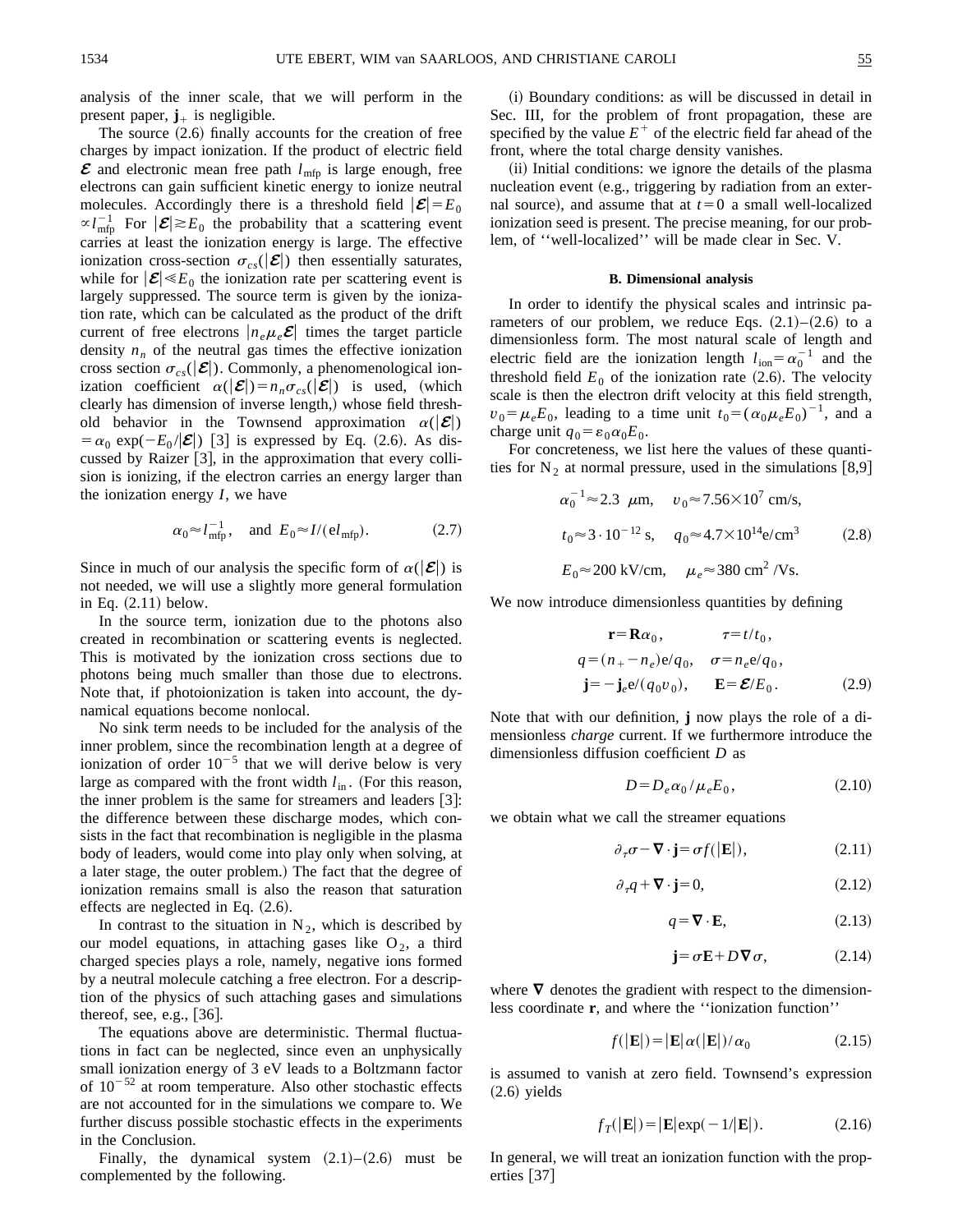$$
f(0)=0=f'(0)
$$
 and  $f'(|E|) \ge 0$  for all  $|E|$ . (2.17)

The dimensionless equations  $(2.11)–(2.14)$  now depend on only one internal parameter, the dimensionless diffusion coefficient *D*. For the values used in [8,9] for N<sub>2</sub> under normal conditions,  $D \approx 0.1$ , while according to the data given by Raizer [3], for Ne and Ar,  $D \approx 0.3$ . We believe that typical values are generally in the range 0.1–0.3, since in the approximation (2.7),  $\alpha_0 / E_0 \approx I/e$  and since the ratio  $D_e / \mu_e$ appears to be commonly of the order of volts for large fields, while *I* is typically of the order of several electron volts.

We are now able, solely on the basis of the dimensional analysis above, to make a first semiquantitative prediction about streamers. We will in practice be interested in external fields  $E^+$  =  $O(1)$  (for  $E^+$   $\le$  1 and  $\alpha_0^{-1}$  on the order of micrometers, the electron avalanche process becomes much too ineffective for streamer fronts to develop at reasonably small distances; also our scale separation approach discussed in the Introduction might break down). We can therefore expect that, for *D* values  $\leq 1$ , as is the case for N<sub>2</sub>, front widths will be of order  $\alpha_0^{-1}$ , and that in addition the reduced electron density  $\sigma^-$  far behind the front on the inner scale will be of order unity as well. This leads one to expect electron densities in the streamer body on the order of  $10^{14}$  cm<sup>-3</sup>, in agreement with numerical findings.

# **III. HOMOGENEOUS SOLUTIONS AND THE CONCEPT OF FRONTS**

### **A. Homogeneous states and their stability**

The first task, when studying in general the propagation of a front, is to identify the nature and stability of the states that the front connects. We expect the invading state, here the ionized one created by the front, to be stable  $[38]$ , while the invaded state can in general either be metastable or unstable. Physically, we of course expect the nonionized state to be unstable in a nonvanishing field in the present model. (In an attaching gas forming also negative ions, it is conceivable that the nonionized state is metastable for not too strong fields.)

Equations  $(2.11)$ – $(2.14)$  immediately yield that stationary homogeneous states simply are solutions of

$$
\sigma f(|\mathbf{E}|) = 0. \tag{3.1}
$$

So, these stationary states decompose into two families, as follows.

(i) Nonionized states, with  $\sigma=0$ , **E** arbitrary: Since the density of free electrons vanishes, no ionization can occur, whatever the value of **E** is. If also the density of ions vanishes,  $\nabla \cdot \mathbf{E} = \mathbf{0}$ . Since these states correspond to the physical situation far ahead of the front, we label them  $(+)$ . Moreover, since we will need in particular the case in which the field ahead of the front is constant, we take  $E^+$ = const.

(ii) Completely screened states, labeled  $(-)$ , with **E=0**,  $\sigma^-$  arbitrary [39]: Whatever the electron density, for **E**=0 impact ionization does not occur and thermal energy is much too small to permit ionization.

Since the steady states we consider as well as the equations of motion are translation invariant in space and time, the eigenstates of the linear perturbations are Fourier modes of the form

$$
\begin{pmatrix} \delta \sigma(\mathbf{r},t) \\ \delta \mathbf{E}(\mathbf{r},t) \end{pmatrix} = \begin{pmatrix} \sigma_1 \\ \mathbf{E}_1 \end{pmatrix} \exp(i\mathbf{k}\cdot\mathbf{r} + \omega\tau). \tag{3.2}
$$

We first investigate the linear stability of the nonionized state  $\sigma^+$ =0. Upon linearizing the equations about the zeroth order values ( $\sigma^+$ =0, **E**<sup>+</sup>), we find two branches of modes.

(a) The first, trivial branch is a zero mode ( $\omega=0$ ), with  $\sigma_1=0$ , expressing that the electron density remains zero. This zero mode accounts for the degeneracy of the nonionized states, i.e., for the fact that there exists a  $(+)$  stationary state for each value of  $\mathbf{E}^+$ . (For  $\mathbf{E}^+ \neq \text{const}$ , these zero modes express the degeneracy of all steady states with  $q^+ = \nabla \cdot \mathbf{E}^+$ for any ion density  $q^+$  as long as the electron density  $\sigma^+$ vanishes.)

(b) The second branch of perturbations is associated with fluctuations carrying a finite electron charge; its dispersion relation is

$$
\boldsymbol{\omega}^+ = i\mathbf{k} \cdot \mathbf{E}^+ + f(|\mathbf{E}^+|) - Dk^2,\tag{3.3}
$$

with  $i\omega^+ \mathbf{k} \cdot \mathbf{E}_1 = [f(|\mathbf{E}^+|) - \omega^+] \sigma_1$ . The first term on the right-hand side of Eq.  $(3.3)$  simply expresses the fact that the electrons drift, to first order, in the electric field  $E^+$  with velocity  $(-E^+)$ . The real part  $\text{Re}\omega^+$ , the sign of which determines whether fluctuations decay or are amplified, contains a destabilizing term, expressing that any small electron density fluctuation is amplified at rate  $f$ , and a stabilizing term, due to the diffusive spreading of electron charges. For  $k^2 \le f(|\mathbf{E}^+|)/D$ , Re $\omega^+ > 0$ : nonionized states are unstable against long-wavelength perturbations.

We note that the single Fourier eigenmodes  $(3.2)$  violate individually the physical constraint that  $\sigma$  be positive everywhere. But Eq.  $(3.3)$  also determines the time evolution of physically allowed fluctuations (wave packets) that are superpositions of these eigenmodes. For example, one easily deduces from it Lozanski's expression  $[40]$  for the time evolution of a Gaussian-shaped small electron density with arbitrary constants  $c_1$ ,  $c_2$ >0,

$$
\delta\sigma(\mathbf{r},\tau) = c_1 e^{f(|\mathbf{E}^+|)\tau} \frac{e^{-(\mathbf{r}+\mathbf{E}^+\tau)^2/(c_2+4D\tau)}}{(c_2+4D\tau)^{3/2}},\qquad(3.4)
$$

as long as linearization around the nonionized state holds. As expected, the center of the spreading packet drifts with velocity  $-\mathbf{E}^+$ , while the total number of electrons it contains is amplified at rate *f* and the wave packet stays Gaussian, with time-dependent width  $c_2+4D\tau$ . Such ionization modes derived by linearizing around the nonionized state are known as electron or ionization avalanches in the gas discharge literature.

We now perform the same linear stability analysis for the completely screened states ( $\sigma$ <sup>-</sup> = const, **E**<sup>-</sup> = **0**). The fact that  $f'(0)=0$  from Eq.  $(2.17)$  assures that the linear perturbations are not affected by ionization; the dynamics thus evolves with conserved particle densities.

Again, due to the existence of a continuous family of screened stationary states, parametrized by  $\sigma^-$ , the spectrum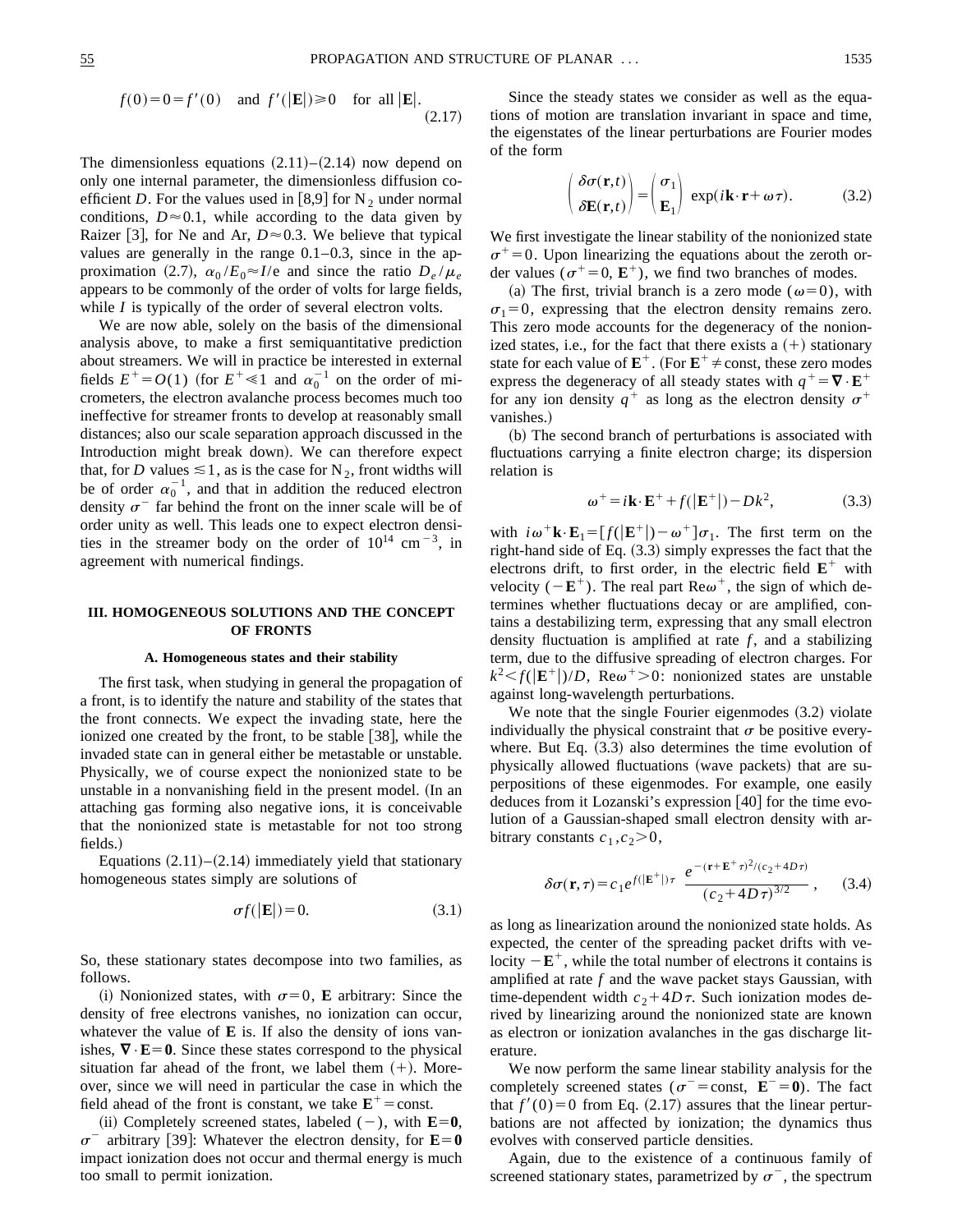contains a branch of  $\omega=0$  modes. For the nontrivial branch, the dispersion relation is given by

$$
\omega^- = -\sigma^- - Dk^2,\tag{3.5}
$$

while the eigendirection of such a perturbation is given by

$$
\sigma_1 + i\mathbf{k} \cdot \mathbf{E}_1 = \sigma_1 + q_1 = 0. \tag{3.6}
$$

Since  $(\sigma_1 + q_1)$  is the dimensionless ion density of the linear mode, Eq.  $(3.6)$  simply expresses the fact that ions are completely immobile in our model.

Equation  $(3.5)$  expresses the fact that the completely screened  $(-)$  states are stable, the decay of perturbations being due to the added stabilizing effects of overdamped plasmons  $(-\sigma^{-})$  and electron diffusion. The **k** $\rightarrow$ **0** limit of the plasmon mode leads to dielectric screening  $[41]$ .

# **B. The mechanism of front creation**

Let us now investigate the dynamical evolution of an initial state in which the electron and ion densities vanish everywhere except in a small localized region. An example of such localized initial conditions is an initially Gaussian electron density, as in the simulations  $[8,9]$  — under what circumstances initial conditions are sufficiently localized will become clear later. As long as the electron and ion densities are small enough, we can neglect in linear approximation the changes in the field as we did above when linearizing about the nonionized state. As a result, both densities will grow due to impact ionization. If this were the only mechanism, the space charge would remain unchanged and the ionization would continue indefinitely. However, the electrons are mobile, and at the same time they start to drift in the direction opposite to the electric field **E**. If we neglect for the moment the diffusion, this drift has two effects. First of all, the electrons start to drift in the direction of the anode. Impact ionization then starts in previously nonionized regions as well, so the ionized region expands towards the anode. Second, as the electrons drift while the ions stay put (on the fast time scale), a charge separation occurs which tends to suppress the field strength in the ionized region. When the size of the initial perturbation and/or the time during which the avalanche has built up are large enough, the screening of the field becomes almost complete in the ionized region so that ionization stops there. The behavior in this region can be described by linearizing around the screened state as was done above. After an electrically screened body of the ionized region has developed, the initial ionization avalanche is said to have developed into a streamer. Thus streamer fronts are strongly nonlinear and determined by two competing mechanisms, which dynamically balance each other: the ionization process which is strongest at the leading edge and the screening of the field due to the free charges which increases towards the rear end of the front. This balance also explains our finding that the ionization length and the screening length in the plasma behind the NSF are of the same order of magnitude for field values that are not too small. Technically speaking, the challenge in constructing the full front is to connect the two regimes linearized about the homogeneous states in an appropriate way through the nonlinear regime of the front.

In the above discussion, we have neglected electron diffusion. In this case the NSF propagates towards the anode with a velocity that is at least the drift velocity of the electrons in the local electric field. The PSF, in contrast, is moving in the direction *opposite* to the drift of the only mobile species, the electrons. Its space charge is formed by the ions staying put, while the electrons are drawn into the ionized body. Propagation of a PSF is therefore only possible if the electron diffusion current overcompensates the drift current. This in turn implies that if the diffusion coefficient *D* is small, electron density gradients must be extremely steep. From this discussion it already becomes evident — and we will derive this below — that for an NSF, diffusion is a small correction for  $D \ll 1$ , since drift and diffusion currents are acting in parallel directions. In PSF, however, diffusion has to overcome the drift, and as a result in this case the limit of vanishing diffusion is very singular. We will see in Sec. IV that this manifests itself through the emergence of a new inner length scale  $D/\alpha_0 = D_e/(\mu_e E_0)$ , the diffusion length associated with the electron drift velocity.

Of course, a charged front only screens the normal component of the electric field. This is why electric screening is efficient in the head of the streamer, while the field penetrates in the body of a single streamer in the simulations [8,9]. Our planar front analysis thus serves as a first approximation for the mechanisms in the moving tip of the streamer finger.

### **C. The one-dimensional streamer equations**

Let us now restrict our analysis to the case of plane fronts perpendicular to a constant electric field. Of course, in practice planar streamer fronts will be unstable to deformations along the front (very much like in the Mullins-Sekerka instability in crystal growth  $[20]$ , but as explained in the Introduction, the planar front analysis is a first step towards understanding the dynamics on the inner length scale  $\alpha_0^{-1}$  and time scale  $t_0$ . As such, it is the first basic ingredient for deriving an effective interface model on scales  $\ge \alpha_0^{-1}$ .

We choose the *x* axis as parallel to the field and perpendicular to the planar front so that  $\mathbf{E} = E\hat{\mathbf{x}}$  and  $\nabla = \hat{\mathbf{x}}\partial_{x}$ . From the point of view of matched asymptotic expansions, the electric field in the nonionized region before the front will vary adiabatically slowly on the "inner" time scale  $\tau$  of the front, the time scale on which the front propagates over a distance comparable to its width, because the length scales of the outer problem determining the changes of *E* are assumed to be much larger than the inner scale  $\alpha_0^{-1}$ . For our study of the inner problem, we thus take the asymptotic field value  $E^+$  in the unionized region constant in time. Furthermore, we will use the convention that the nonionized initial state into which the front propagates is at the right towards large positive values of *x*, so that there

$$
\sigma \rightarrow \sigma^+ = 0, \quad q \rightarrow q^+ = 0, \quad E \rightarrow E^+, \quad \partial_\tau E^+ = 0 \quad \text{for} \quad x \rightarrow +\infty,
$$
\n(3.7)

which motivates now the use of the superscript  $+$ . We emphasize again that " $x \rightarrow +\infty$ " should be interpreted on the length scale  $\alpha_0^{-1}$  of the inner problem in the sense of matched asymptotic expansions  $[13,14]$ . Far behind the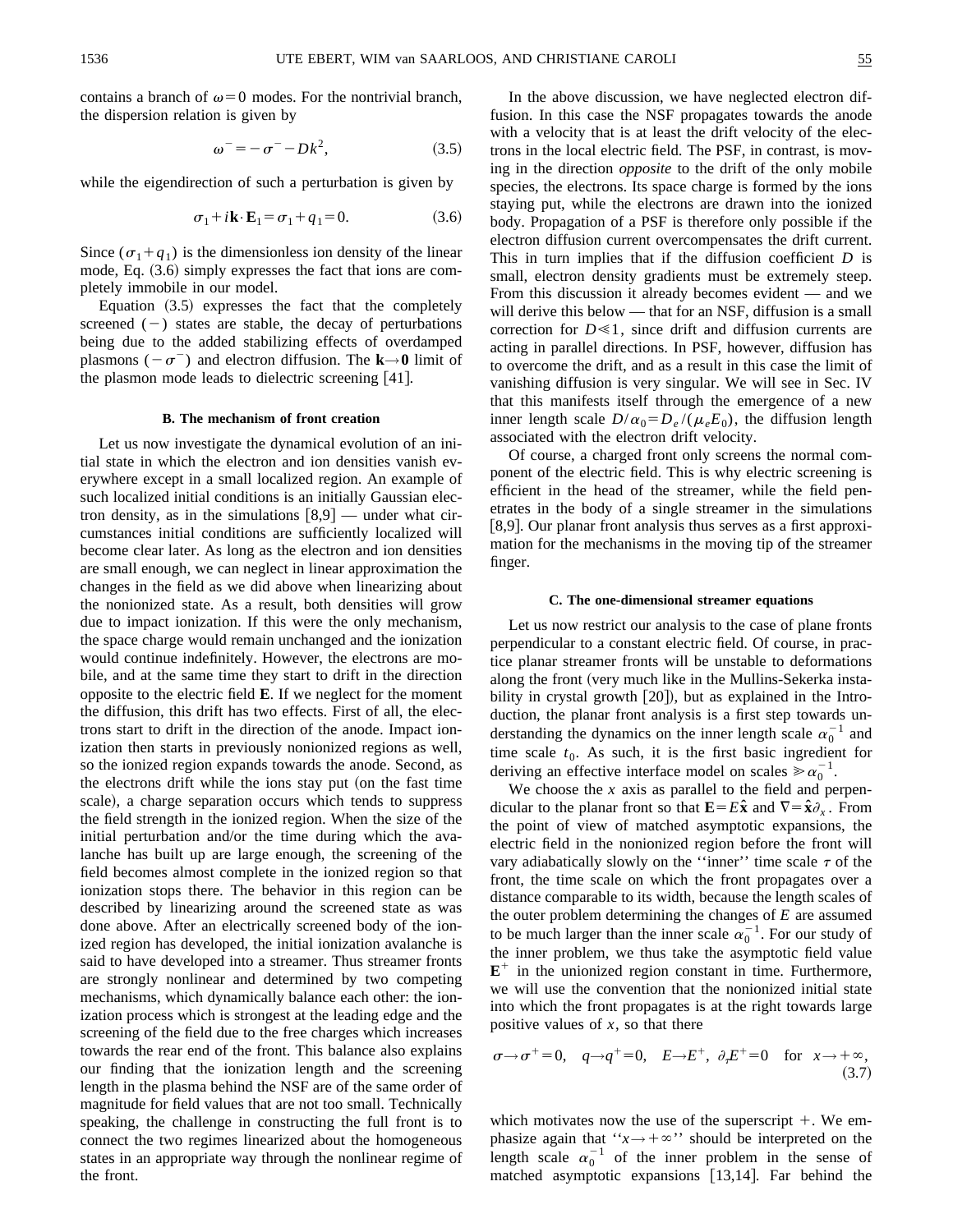

$$
\sigma \rightarrow \sigma^- \neq 0, \ q \rightarrow q^- = 0, \ E \rightarrow 0 \ \text{for} \ x \rightarrow -\infty. \tag{3.8}
$$

Which value  $\sigma^-$  will be dynamically selected and what the corresponding front velocity and profile are, for a given fixed value of the electric field  $E^+$  before the front, is the selection problem we aim to solve.

The boundary condition  $(3.7)$  allows an important simplification of the equations in one dimension: If we insert Eq.  $(2.13)$  into  $(2.12)$  and integrate, we obtain

$$
\partial_{\tau} E + j = h(\tau),\tag{3.9}
$$

where  $h(\tau)$  is an arbitrary function of time which is constant in space. In view of the boundary condition  $(3.7)$ ,  $h(\tau)$  vanishes at  $x \rightarrow \infty$  and thus everywhere. For planar fronts, the model Eqs.  $(2.11)$ – $(2.14)$  then reduce to

$$
\partial_{\tau}\sigma = \partial_{x}(\sigma E) + D\partial_{x}^{2}\sigma + \sigma f(|E|), \tag{3.10}
$$

$$
\partial_{\tau} E = -\sigma E - D \partial_x \sigma,\tag{3.11}
$$

with space charge and electric current determined by

$$
q = \partial_x E \quad \text{and} \quad j = \sigma E + D \partial_x \sigma. \tag{3.12}
$$

We will refer to Eqs.  $(3.10)$  and  $(3.11)$  as to *the onedimensional streamer equations*. They are the basic equations of this paper, on which the rest of our analysis will be based.

Equation  $(3.11)$  implies that the field decays behind the front, if no strong density gradients act against it. As we shall see later when we will discuss our simulation results in Sec. VI, such strong density gradients often occur during the transient regime before a PSF emerges. Once, however, a front has approached an approximately uniformly translating state, the electron density  $\sigma^-$  behind the front is almost homogeneous and the field behind the front then decays to zero on a time scale  $1/\sigma^-$  according to Eq. (3.11). Note that the local decay of the field for any nonzero electron density is due to electrodynamics of conserved quantities that continues also after the impact ionization has been suppressed.

We finally note that in the limit where the diffusion is small  $(D \le 1)$ , it is easy to identify the crossover time from the linear avalanche regime to that of streamer propagation in the case that the initial electron density is small and nonzero only in a very narrow localized region. As explained in the beginning of this section, in the avalanche regime we can neglect the changes in the background field  $E^+$  due to the build-up of the charges. The evolution of the electron density is then described by the linearized version of Eq.  $(3.10)$ , a linear equation with drift, diffusion, and growth. Hence, if the initial electron density is, e.g., Gaussian, the electron density will, according to Eq.  $(3.4)$ , remain a Gaussian profile, whose maximum drifts with a velocity  $|\mathbf{E}|$  in the direction opposite to the field and whose amplitude grows exponentially as  $exp(f(E^+) \tau)$ . In other words, if the total initial electron charge is  $N_e(0) = \int dx \sigma(x,0)$ , then the total number of electrons in this avalanche regime grows as  $N_e(\tau) = N_e(0) \exp(f(E^+) \tau)$ . Likewise, the total ion charge grows exponentially, but if both the diffusion constant and the width and amplitude of the initial perturbation are small, the electron drift will separate the negative electron charge and the positive ion charge almost completely. The crossover to the nonlinear streamer regime will therefore occur when the total charge in the positively and negatively charged regions is big enough that screening of the field becomes appreciable, i.e., at a time  $\tau_c$  when

$$
N_e(\tau_c) \approx |E^+|, \quad \Rightarrow \tau_c \approx \frac{1}{f(E^+)} \ln[|E^+|/N_e(0)]. \tag{3.13}
$$

### **IV. UNIFORMLY TRANSLATING FRONT SOLUTIONS**

Above we already have introduced the idea that fronts asymptotically approach some shape, which is independent of the initial conditions. This is based on our experience  $[21–25]$  with other examples of front propagation into unstable states that the front will acquire some asymptotic shape and velocity in the long time limit, which will be the same ("universal") for a large class of "sufficiently localized'' initial conditions that comprise most physically relevant initial states. This property is often referred to as the front selection problem. Our subsequent analysis will therefore follow the usual strategy in examples of this type: We will first show in this section that there generally is a oneparameter family of front solutions. In Sec. V we then summarize our present understanding of the front selection problem, and on the basis of this predict the properties of the selected streamer front. The numerical simulations that confirm our predictions are presented in Sec. VI.

Uniformly translating fronts with velocity *v* are stationary in a coordinate system moving with velocity *v*. If we denote this comoving coordinate by  $\xi = x - v \tau$ , the partial differential equations  $(PDE's)$   $(3.11)$  and  $(3.12)$  in this coordinate system become

$$
\partial_{\tau}\sigma|_{\xi} = v \partial_{\xi}\sigma + \partial_{\xi}(\sigma E) + D \partial_{\xi}^{2}\sigma + \sigma f(|E|),
$$
  
\n
$$
\partial_{\tau}E|_{\xi} = v \partial_{\xi}E - \sigma E - D \partial_{\xi}\sigma.
$$
\n(4.1)

A front translating uniformly with velocity *v* in the *fixed* frame *x* is stationary in this comoving frame,  $\partial_{\tau}\sigma|_{\varepsilon}=0=\partial_{\tau}E|_{\varepsilon}$ . As a result, the corresponding front profiles are solutions of the ordinary differential equations (ODE's). (We continue to use partial differential signs  $\partial_{\xi}$ even though the uniformly translating solutions are functions of the variable  $\xi$  only.)

$$
D\partial_{\xi}^{2}\sigma + (v+E)\partial_{\xi}\sigma + \sigma\partial_{\xi}E + \sigma f(|E|) = 0,
$$
  

$$
D\partial_{\xi}\sigma - v\partial_{\xi}E + \sigma E = 0.
$$
 (4.2)

These equations are analyzed below. Both for  $D=0$  and for  $D\neq0$ , they admit solutions for a range of values of the velocity, so we are indeed faced with the question of front selection.

It is important to realize that not all the exact uniformly translating front solutions of these ODE's correspond to physically relevant solutions. In particular, any physical electron density  $\sigma$  needs to be non-negative ( $\sigma \ge 0$ ), but as we shall see the set (4.2) admits PSF solutions where  $\sigma$  goes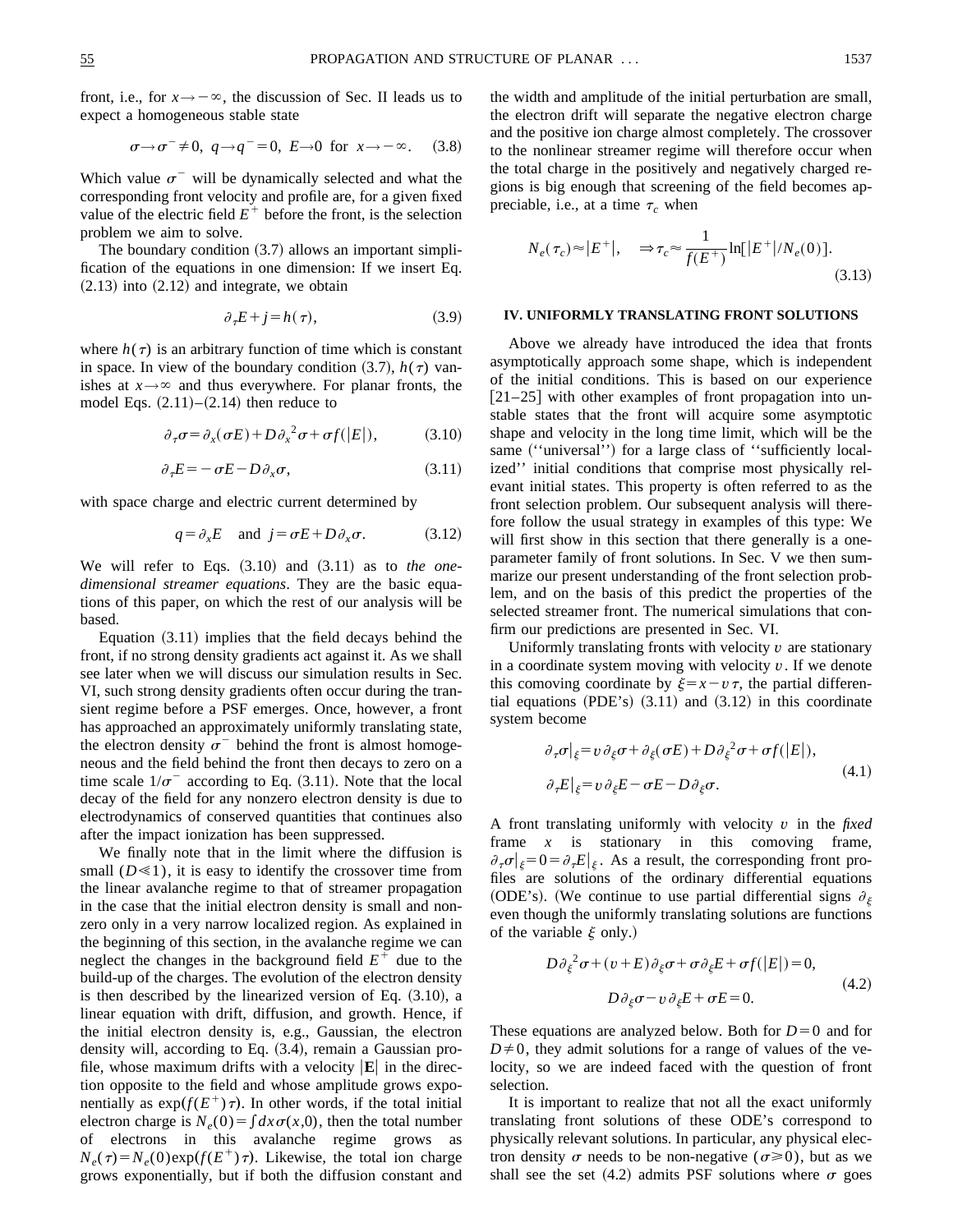negative. We expect these solutions to be unstable (in accord with the "nonlinear marginal stability" scenario [23]), and also not to be approachable from an initial condition with  $\sigma \geq 0$ . Hence they are neither dynamically nor physically relevant. Furthermore, note that in our model the ion density  $q_i$  (=  $\rho$  +  $\sigma$ ) can only increase due to impact ionization [Eqs.  $(2.11)$  and  $(2.11)$  imply  $\partial_{\tau}q_{i} = \sigma f(E) \ge 0$ . With our convention that the nonionized state is on the right, this implies that uniformly receding front solutions with  $v \leq 0$  are unphysical. We will therefore call a uniformly translating front solution physical if

$$
v > 0 \quad \text{and} \quad \sigma(\xi) \ge 0 \quad \text{for all } \xi. \tag{4.3}
$$

### $A$ .  $D=0$  Front solutions

In contrast to the case  $D \neq 0$ , where we can derive properties of uniformly translating fronts only either qualitatively by discussing flows in phase space or quantitatively by numerical integration, Eqs.  $(4.2)$  for  $D=0$  can be integrated explicitly. Doing so, we derive a simple explicit expression for the electron density  $\sigma^-$  behind the front in terms of the field  $E^+$  before the front; this analysis generalizes an earlier result of D'yakonov and Kachorovskii [29], and explicitly illustrates the existence of a family of uniformly translating solutions. For NSF, these results extend smoothly to the case *D* $\neq$ 0: The electron density  $\sigma$ <sup>-</sup>( $E$ <sup>+</sup>) derived for *D*=0 will turn out to be a good approximation for  $D \le 1$ , and the small overshoot of  $\sigma$  at the rear end of the front visible in the three-dimensional simulations in Fig.  $1(c)$ , is also recovered for  $D=0$ . For PSF, on the other hand, we will see that *D* acts as a singular perturbation, so that the class of  $D=0$  PSF solutions that we derive here is not relevant for the PSF selection problem for  $D \leq 1$ .

The ODE's describing uniformly translating fronts for vanishing diffusion are found by putting  $D=0$  in Eq.  $(4.2)$ . These equations then become

$$
\partial_{\xi}[(v+E)\sigma] = -\sigma f(|E|), \tag{4.4}
$$

$$
v \partial_{\xi} \ln |E| = \sigma. \tag{4.5}
$$

Upon insertion of the left-hand side of Eq.  $(4.5)$  for  $\sigma$  in the right-hand side of Eq.  $(4.4)$ , this equation can then be expressed as a complete derivative by writing

$$
\partial_{\xi} \left[ (v+E)\sigma + v \int_{c}^{|E|} dx \frac{f(|x|)}{x} \right] = 0. \tag{4.6}
$$

For physical fronts with  $v>0$  and  $\sigma \ge 0$  [see Eq. (4.3)], we see from Eq.  $(4.5)$ , that *E* is a monotonic function of  $\xi$ ,

$$
sgn(\partial_{\xi}E(\xi)) = sgn q(\xi) = sgn E(\xi) = sgn E^{+} \text{ for all } \xi.
$$
\n(4.7)

This allows us to use  $E$  as a coordinate instead of  $\xi$ . According to Eq. (3.7), before the front at  $\xi \rightarrow \infty$  the electron density vanishes, so  $\sigma^+=\sigma[E^+] = 0$ . Equations (4.6) and (4.7) together then determine  $\sigma$  as a function of *E* as

$$
\sigma[E] = \frac{v}{v+E} \rho_E + [E],\tag{4.8}
$$

with the function

$$
\rho_E + [E] = \int_{|E|}^{|E^+|} dx \frac{f(|x|)}{x} = \rho_{|E^+|}[E|] \quad (\ge 0). \quad (4.9)
$$

The function  $\rho_E + [E]$  is nothing but the ion density, as can be deduced by inserting  $q = \partial_{\xi}E$  into Eq. (4.5) and equating the charge density *q* with  $\rho-\sigma$ . The ion density  $\rho$  for  $D=0$ turns out to be a function of  $E$  and  $E^+$  only, and to be independent of the particular front shape parametrized by *v*.

The fields  $\sigma$ ,  $\rho$ , and *E* as a function of  $\xi$  can be found by solving the implicit equation for  $E = E(\xi)$ ,

$$
\partial_{\xi} \ln |E| = \frac{\rho_{|E^+|} [E|]}{v + E},
$$
\n(4.10)

which can be derived from Eqs.  $(4.5)$  and  $(4.9)$ .

Equation  $(4.8)$  immediately shows that physically allowable solutions with  $\sigma \geq 0$  and  $\nu > 0$  must have  $\nu + E \geq 0$  for all field values. Because of the monotonicity of *E* as a function of  $\xi$ , this is automatically satisfied for PSF with  $E^+$   $>$  0, but for NSF this implies in particular that  $v + E^+ \ge 0$ ; together with  $v > 0$  we thus have for physical fronts

$$
v \ge \max[0, -E^+].\tag{4.11}
$$

In physical terms, the condition  $v \geq -E^+$  expresses that the velocity of uniformly translating fronts must be at least the drift velocity  $-E^+$  of free electrons in the leading edge of the front, where the field is strongest. [Remember that Eq.  $(4.7)$  implies that the field is monotonic in space.

For all values of  $\nu$  obeying the inequality  $(4.11)$ , the solutions of Eqs.  $(4.8)$  and  $(4.10)$  are proper, physically allowable solutions for fixed  $E^+$ ; within the context of the present model, this illustrates a general feature of front propagation into unstable states, namely that there exists a family of front solutions parametrized by the velocity  $[42]$ .

In Fig. 2(a), we plot the solution (4.8) for  $\sigma$  as a function of *E* for the fixed value of the velocity  $v = 2$  in the case that the impact ionization function  $f(E)$  is given by the Townsend expression  $f_T(E)$  of Eq. (2.16) as in the numerical simulations  $[8,9]$ . Note that in this representation, the state behind the front at  $\xi=-\infty$  corresponds to a point on the  $\sigma$ axis, and that the front solution  $\sigma(\xi)$ ,  $E(\xi)$  is represented in this diagram by the flow along one of the trajectories towards either the positive *E* axis for PSF or the negative *E* axis for NSF for  $\xi \rightarrow \infty$ . Note furthermore that  $\sigma$  overshoots the value  $\sigma^{-}$   $\lceil = \sigma(\xi \rightarrow -\infty) \rceil$  in the case of NSF. This property as well as the monotonicity of  $\sigma[E]$  and accordingly of  $\sigma(\xi)$  for positive fronts follows immediately from Eq.  $(4.8)$ . For NSF, it can also be observed in the three-dimensional simulations of Vitello *et al.* [9], shown in Fig. 1(c).

The smallest  $E^+$  for which a front solution with  $v=2$  is shown in Fig. 1(a), is  $E^+ = -1.999$ . For this value of  $E^+$ ,  $\sigma[E]$  continues to increase till  $E \approx E^+$  and then suddenly decays to zero. A short analytical investigation of Eq.  $(4.8)$ shows that this behavior develops into a discontinuity of  $\sigma[E]$  at the point  $E = E^{+}$  for  $v = -E^{+}$ .  $\sigma[E]$  then increases monotonically up to  $f(E^+)$  for  $E \downarrow E^+$  and then jumps to zero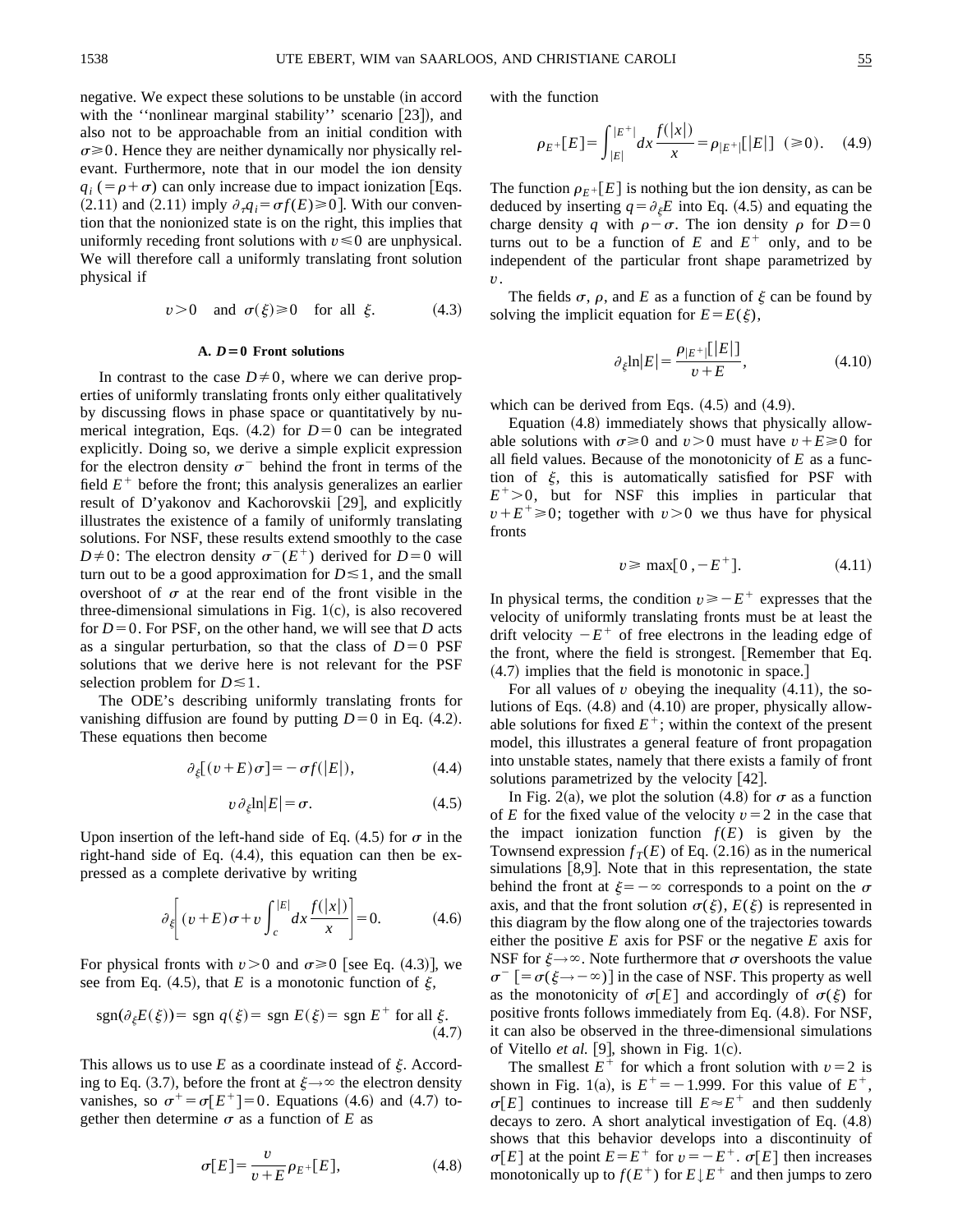

FIG. 2. (a) Uniformly translating fronts for  $D=0$  and  $v=2$ shown as flows in the two-dimensional  $(E,\sigma)$  phase space. Out of each point  $\sigma^-$  on the  $\sigma$  axis, there is a PSF flowing to the right and a NSF to the left. Both reach the same value  $|E^+|$  on the horizontal axis, which also is independent of *v*. Note that NSF have a maximum of  $\sigma$  within the front, while PSF have monotonic  $\sigma$ . Note, also, that no physical fronts (i.e., with  $\sigma \ge 0$  everywhere) reach a value *E*1,2*v*522, in agreement with Eq. ~4.11!. (*b*) Sketch of a uniformly translating PSF and NSF for  $D \neq 0$  as a flow in threedimensional  $(E, \sigma, q)$  phase space. The thick curves indicate the trajectories, while the thin ones show their projection into the  $\sigma=0$  and  $q=0$  planes. For fixed *v*, there is at each point of the  $\sigma$  axis still only one outgoing vector, which can be followed in two antiparallel directions. The *E* axis is fully attractive for  $E$ *>-v* and then always will be reached. be reached.

discontinuously at  $E^+$ . This shocklike behavior stays unchanged under a parameter change to  $\sigma(\xi)$ . It is further discussed and motivated in Sec. V.

An immediate consequence of Eqs.  $(4.8)$  and  $(4.9)$  for the electron and ion density is that the value  $\sigma^-$  behind the front (where  $E \rightarrow 0$ ) is a simple function of the value  $E^+$  of the field ahead of the streamer profile:

$$
\sigma^{-}(E^{+}) = \rho_{|E^{+}|}[0] = \int_{0}^{|E^{+}|} dx \frac{f(|x|)}{x}.
$$
 (4.12)

The virtue of this expression for the electron density  $\sigma^-$  far behind the front, as well as of the expression  $(4.9)$  for the ion density  $\rho$  throughout the whole front, is that it is independent of the velocity *v*, hence independent of whichever front profile is selected, provided that the limit  $D\rightarrow 0$  is smooth. We shall see later that this  $D=0$  result remains relatively accurate for NSF fronts with  $D \le 1$ , and compare it to the results of the simulations  $[8,9]$  in Sec. VI. For PSF, on the other hand, the above result will turn out to be less relevant due to the nonperturbative nature of the limit  $D\rightarrow 0$  in this case.

For the Townsend function  $f_T(|x|)$  [Eq. (2.16)] the function  $\sigma^-(E^+)$  can be expressed as

$$
\sigma^{-}(E^{+})_{T} = |E^{+}|E_{2}(|E^{+}|^{-1})
$$
  
=  $f_{T}(|E^{+}|) - E_{1}(|E^{+}|^{-1}),$  (4.13)

where  $E_n(z)$  is the exponential integral [43].

We finally note that the second form of Eq.  $(4.13)$  shows that  $\sigma^-$  approaches  $f_T$  for large fields, since  $f_T \gg E_1$  for  $E^+ \ge 1$ . For  $E^+$  of order unity,  $\sigma$  and  $f_T$  are still of the same order, and this shows (for small  $D$ ) that the growth rate  $(3.3)$ of long wavelength unstable modes in the nonionized state is comparable to the damping rate  $(3.5)$  of stable modes in the plasma behind a NSF. For small fields, the strict bounds on  $E_2$  [43] show that  $\sigma^- \approx E^+ f_T(E^+)$ , so that the approximate equivalence of these two time scales does not hold for  $E^+\ll 1$ , but in the small field range our starting model is not very realistic anyway, because of the neglect of stabilizing recombination terms.

# **B.**  $D \neq 0$  front solutions

For  $D \neq 0$ , we cannot obtain the uniformly translating solutions analytically. Moreover, perturbation theory around the  $D=0$  case is not simply possible, as *D* appears in front of the highest derivative in Eq.  $(4.2)$ , so the diffusion term acts as a singular perturbation. As a consequence, Eqs.  $(4.2)$ reduce to a set of two coupled first order ODE's for  $D=0$ , while three are required for  $D \neq 0$ . However, we can still easily demonstrate the existence of a one-parameter family of uniformly translating front solutions for  $D \neq 0$  through standard counting arguments for ODE's. Building on the results of such an analysis, the solutions can then be constructed by integrating numerically in a stable direction, using so-called "shooting methods" [44].

To perform the analysis, it is convenient to write the equations as a set of three coupled first order ODE's. There is some freedom for the choice of the third variable: The standard choice would be  $\sigma' = \partial_{\xi} \sigma$ , but for the discussion of the singular limit as well as for numerical stability, the charge density *q* has turned out to be the most convenient choice. The ODE's  $(4.2)$  then become

$$
\partial_{\xi}\sigma = -\frac{\sigma E - vq}{D},
$$
\n
$$
\partial_{\xi}E = q,
$$
\n
$$
\partial_{\xi}q = -\frac{\sigma f(|E|)}{v} + \frac{\sigma E - vq}{D}.
$$
\n(4.14)

Just as we thought of the profiles for  $D=0$  as describing flow in a two-dimensional  $(\sigma, E)$  phase space, we can now think of Eqs.  $(4.14)$  as describing a flow in a threedimensional  $(\sigma, E, q)$  phase space. The velocity *v* just plays the role of a parameter in the flow equations, while  $\xi$  again plays the role of a timelike variable — see the sketch in Fig.  $2(b).$ 

The steady states of the full PDE's discussed in Sec. III correspond to fixed points of the flow: the points  $(\sigma,0,0)$  on the  $\sigma$ -axis are fixed points of the flow (4.14), that correspond to homogeneously ionized plasma states, while the *E* axis is a line of fixed points  $(0,E,0)$  each of which corresponds to a nonionized state with  $\sigma = \sigma' = 0$  and  $E \neq 0$ .

A uniformly translating front solution now corresponds to the existence of a trajectory in this phase space that starts at ''time''  $\xi = -\infty$  on the  $\sigma$  axis and flows to the *E* axis for  $\xi \rightarrow \infty$ . The multiplicity of such solutions (i.e., whether they exist as discrete sets, or, e.g., as a one- or two-parameter family) can be determined as follows. If we linearize the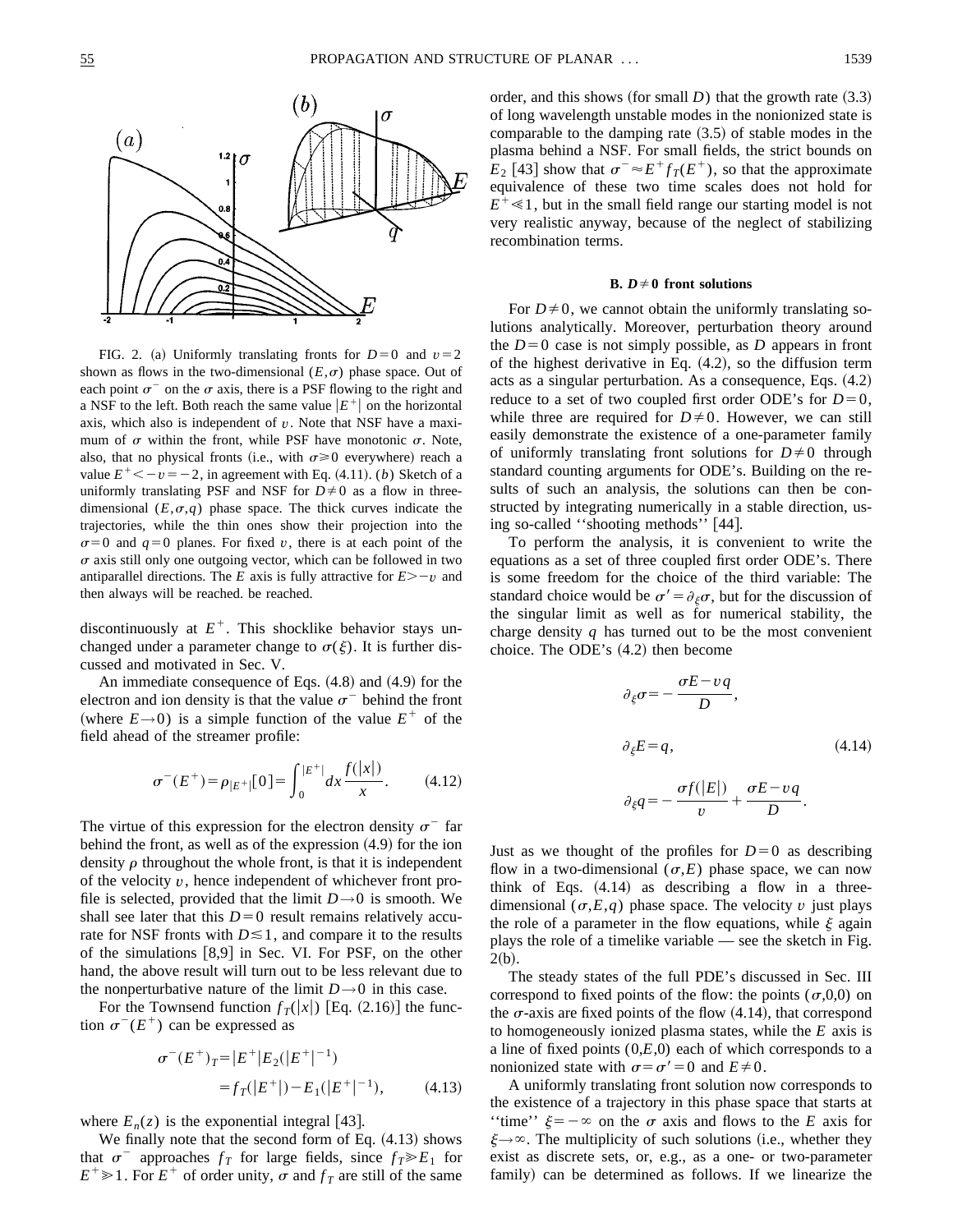flow near an arbitrary point ( $\sigma$ <sup>-</sup>,0,0) on the  $\sigma$  axis by writing  $(\sigma,0,0) = (\sigma^-,0,0) + A \exp(-\Lambda^-\xi)$ , we find the eigenvalue equation

$$
\Lambda^{-}\left(\Lambda^{-2}-\Lambda^{-}\frac{\upsilon}{D}-\frac{\sigma^{-}}{D}\right)=0.\tag{4.15}
$$

The fact that there is a zero eigenmode is a consequence of the fact that the  $\sigma$  axis is a line of fixed points. For the two nontrivial eigenvalues [which correspond to the linearized modes  $(3.5)$  about the ionized and screened region by equating  $i\mathbf{k} \cdot \hat{\mathbf{x}} = -\Lambda^{-}$  and  $\omega^{-} = \Lambda^{-} v$  we have

$$
\Lambda_{\pm}^{-} = \frac{v \pm \sqrt{v^2 + 4D\sigma^{-}}}{2D}.
$$
 (4.16)

The eigenvalue  $\Lambda_{+}^{-}$  is positive, and hence gives a decaying exponential; thus points along the corresponding eigendirection flow into the  $\sigma$  axis as  $\xi$  increases. The eigenvalue  $\Lambda_{-}$ , on the other hand, is negative and hence corresponds to an unstable eigendirection, with flow away from the axis. This implies that at each point ( $\sigma$ <sup>-</sup>,0,0) on the  $\sigma$  axis, there is, for fixed *v*, a unique eigendirection  $(-\Lambda_-, 1, \Lambda_-)E_1$ along which the flow is away from the axis. This flow can be followed in two antiparallel directions, determined by the sign of  $E_1$ . The one flowing towards positive values of  $E$  is the beginning of a PSF front profile, the one flowing towards negative *E* is the beginning of an NSF profile. From these eigendirections, one derives that for PSF with field perturbations  $E_1 > 0$ , the electron density decreases close to the  $\sigma$ axis, while for NSF it increases. Accordingly, before reaching  $\sigma=0$  for  $\xi \rightarrow \infty$ , a NSF profile has at least one maximum of  $\sigma$ , while a negative one can be (and is) monotonic. This generalizes our result for  $D=0$ , and is consistent with the findings of Vitello *et al.* [9] shown in Fig. 1(c). The physical origin of the maximum of  $\sigma$  in the rear end of the NSF profile is the screening of the field: Due to the low ionization rate in an already fairly suppressed field the ion density has already almost acquired its final value, so the electron density has to overshoot its asymptotic value  $\sigma^-$  so as to make  $\partial_{\xi}E$  < 0. The screening behind a PSF happens by suppressing the electron density faster than the ion density for increasing  $\xi$ , and so there  $\sigma$  is monotonic.

Let us now investigate the stability of the flow near a point  $(0,E^+,0)$  on the *E* axis. Upon linearizing the flow equations (4.14) and writing the  $\xi$  dependence of the perturbations in the form  $\exp(-\Lambda^+\xi)$ , we find the eigenvalue equation

$$
\Lambda^+\left(\Lambda^{+2}-\Lambda^+\frac{v+E^+}{D}+\frac{f(|E^+|)}{D}\right)=0.\tag{4.17}
$$

Again, there is a zero eigenvalue due to the fact that the whole *E* axis is a line of fixed points. The two nontrivial eigenvalues are

$$
\Lambda_{\pm}^{+} = \frac{v + E^{+} \pm \sqrt{(v + E^{+})^2 - 4Df(|E^{+}|)}}{2D}.
$$
 (4.18)

These eigenvalues can be related to Eq.  $(3.3)$  in the same way as Eq.  $(4.15)$  could be related to  $(3.5)$ . For  $v + E^+ > 0$ , the real parts of these eigenvalues are always positive, so that both eigendirections are stable. In other words, for  $E^+$   $>$  – v, all points near the *E* axis flow towards this axis in slightly more technical terms, there is a two-dimensional stable manifold flowing into each of these points on the *E* axis. For  $E^+$   $\lt$  –  $v$ , the flow is away from the *E* axis, and fronts with  $v + E^+$ <0 cannot be constructed. This generalizes Eq.  $(4.11)$  to  $D \neq 0$ .

The existence of a one-parameter family of fronts with velocity  $v$  >  $-E$ <sup>+</sup> can now simply be understood as follows. As we saw before, there is one unique PSF and one unique NSF trajectory flowing out of each point on the  $\sigma$  axis for fixed  $v$  and  $D$ . Since the flow defined by Eqs  $(4.14)$  is continuous, we can expect each trajectory to extend smoothly [45]. Once the flow gets near the  $E$  axis, we know from the above analysis that the trajectory will be attracted completely to the axis, provided *v* is large enough. Thus, for each  $\sigma$ <sup>-</sup> and *v*, there will exist two unique trajectories, i.e., a unique PSF solution and a unique NSF solution. Since each of these trajectories flows into a unique point on the *E* axis, the flow equations implicitly define a unique relation of the form  $\sigma^- = \sigma^-(v, E^+)$  for each of the two types of fronts. For a given value of  $E^+$ , we thus have a one-parameter family of front solutions, parametrized by *v*.

There are two important properties of the front solutions associated with their asymptotic large  $\xi$  behavior. First of all, we note that according to Eq. (4.18) the eigenvalues  $\Lambda_{\pm}^{+}$  are only real for

$$
v \ge v^* = -E^+ + 2\sqrt{Df(|E^+|)}.
$$
 (4.19)

This implies that the corresponding front profiles can certainly not approach the asymptotic state  $\sigma=0$  ahead of the front in a monotonic way for  $v \leq v^*$ . When the eigenvalues are complex, the front profiles have an oscillatory tail of the form  $\exp[-(Re\Lambda^+) \xi] \cos[(Im\Lambda^+) \xi]$ . Clearly, this violates the physical condition that the electron density  $\sigma$  should remain positive, so solutions with  $-E^+$   $\lt v \lt v^*$  are physically excluded:  $v^*$  denotes, in the present case, the smallest velocity of physically allowable uniformly translating front solutions.

The identification of  $v^*$  as a bound on the velocity of physically allowed front profiles depends only on the structure of the eigenvalues  $\Lambda^+$  associated with the *linear* flow near unstable states. There is a second, *nonlinear*, way in which the range of physically allowed values of  $v$  can be bounded. To understand this, note that for any  $v \ge v^*$ , the asymptotic decay of  $\sigma(\xi)$  for  $\xi \rightarrow \infty$  for a uniformly translating profile will be

$$
\sigma(\xi) = A_{-}e^{-\Lambda_{-}^{+}\xi} + A_{+}e^{-\Lambda_{+}^{+}\xi} + \text{h.o.t.}
$$
 (4.20)

with real coefficients  $A_{-}$  and  $A_{+}$ . Here, h.o.t. stands for higher powers of the two exponentials generated when expanding the equations to higher than linear order in the variables. Clearly, the smallest eigenvalue  $\Lambda^+$  governs the asymptotic decay of the profile provided  $A_{-} \neq 0$ . That  $A_{-}$  will generically be nonzero for an arbitrary velocity *v* follows again from the counting argument above for the flow in phase space: Each PSF and NSF trajectory flowing out of a point on the  $\sigma$  axis is unique, and hence there is no freedom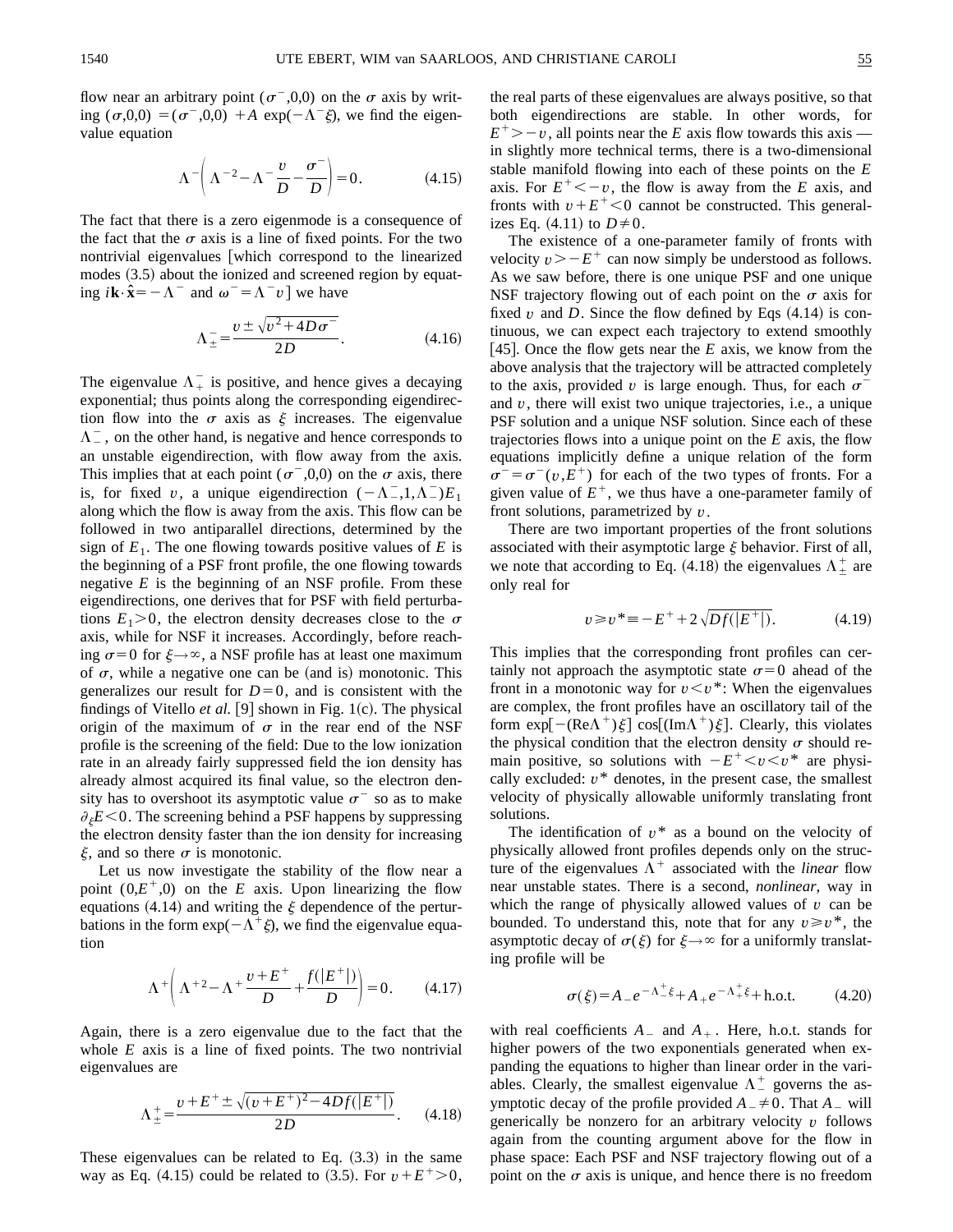to impose an additional condition  $A_{-}=0$  close to the *E* axis. Furthermore, the coefficients  $A_{-}$  and  $A_{+}$  depend on the full global nonlinear behavior of the flow, and hence they depend implicitly on *v*.

There might exist, however, particular velocities  $v^{part}$  $> v^*$ , for which

$$
A_{-}(v^{\text{part}})=0.\t\t(4.21)
$$

For discussing these we invoke again a continuity argument for the front properties as a function of *v*. We expect a very slowly decaying, nearly homogeneous uniformly translating front solution to have a non-negative density everywhere, and to have a very large velocity, since the velocity of a profile is essentially inversely proportional to its slope in the limit of small slopes. [So indeed the roots  $\Lambda_{-}^{-}$  given by Eq. (4.16) and  $\Lambda^+$  given by Eq. (4.18) vanish in the limit that  $v$  becomes large.] So for large  $v$  we expect to find physical solutions. These are characterized by  $A_{-}>0$  in the leading edge of the front. Decreasing *v* continuously, we either reach  $v=v^*$  smoothly with still  $A_0>0$ , or we reach the first particular velocity,  $v_1^{\text{part}}$ , where  $A_{-}$  vanishes. In the latter case, we expect by continuity  $A_-(v) < 0$  for  $v < v_1^{\text{part}}$ . This implies that then  $\sigma$  approaches zero from below, i.e., that the front solution is unphysical. Below the next  $v_2^{\text{part}}$ , we expect the electron density to develop two zeros and so forth. The largest *v*part, if it exists, thus plays the role of the *nonlinear front velocity*  $v^{\dagger}$  [24],

$$
v^{\dagger} = \max\{v^{\text{part}}|A - (v^{\text{part}}) = 0\}
$$
 (4.22)

for a given  $E^+$ . [Note that if  $\Lambda^+_-< 0.5\Lambda^+$ , the higher order terms in Eq. (4.20) of order  $\exp(-2\Lambda^{\pm}\xi)$  are actually larger than the second term  $\exp(-\Lambda_+^+\xi)$ . This does not change our argument, though, as the prefactor of this second order term will vanish if  $A_$  vanishes.]

At the velocity  $v = v^{\dagger}$  or at any  $v = v^{\text{part}}$ , the flow in phase space approaches the *E* axis along the eigenvector where the flow is most rapidly contracting. The trajectory corresponding to the nonlinear front solution is therefore more appropriately referred to as a strongly heteroclinic orbit, where heteroclinic indicates that it is a trajectory from one fixed point to another one. The existence and properties of strongly heteroclinic orbits have recently been under active investigation  $[46]$ .

Such a velocity  $v^{\dagger}$ , if it exists, bounds the continuum of velocities of physical uniformly translating solutions from below, and thus replaces the earlier bound  $v^*$  derived from linearizing the equations in the leading edge of the front.

### **C. Nonlinear front solutions for PSF**

For NSF, the bounding velocity  $v^*$  given by Eq.  $(4.19)$  is always positive. Moreover, by integrating the flow equations  $(4.14)$  numerically and searching for particular solutions for which, according to Eq. (4.21),  $A_-(v^{\text{part}})=0$ , we have convinced ourselves that there are no such solutions for any *D*  $\neq 0$  and  $E^+$ <0. Hence, the smallest velocity of physical NSF solutions is always  $v^*$ , for any value of the parameters.

For PSF, on the other hand, the situation is very different, since  $v^*$  < 0 for  $(E^+)^2$ >4*Df*( $|E^+|$ ) — for the Townsend



FIG. 3. Phase diagram for PSF as a function of  $D$  and  $E^+$ . Above the solid line the lowest speed of physical front solutions is given by  $v^*$ , below the line by  $v^{\dagger}$  corresponding to the smallest speed of physical front solutions. Accordingly, the selected front speed is  $v^*$  above the solid line (linear marginal stability regime), and  $v^{\dagger}$  below the solid line (*nonlinear marginal stability regime*). The dotted curve indicates  $v^* = 0$  and is a lower bound for the crossover to  $v^{\dagger}$  behavior of the selected fronts.

function (2.16), this happens for  $D \le 0.25E^+e^{1/E^+}$ , hence for any  $E^+$  for  $D \le 0.68$ . In particular for PSF at small *D* the question therefore arises whether there are nonlinear front solutions defined by Eq.  $(4.21)$  and  $(4.22)$  with  $v^{\dagger} > 0$ . The results of a numerical search for such solutions are shown in Fig. 3, as a function of *D* and  $E^+$ . Below the full line in this diagram, there exists indeed a nonlinear front  $v^{\dagger} > v^*$ , whereas above this line  $v^*$  denotes the smallest velocity of physical front solutions. While these results have been obtained numerically, the existence of a single (unique) particular solution with  $A_-(v^{\text{part}})=0$  in the limit  $D\rightarrow 0$  can be demonstrated analytically. Since a full discussion of these results will be given elsewhere  $[47]$ , we confine ourselves here to a brief outline of the arguments that also demonstrate the singular nature of these solutions for  $D\rightarrow 0$ .

If we take the limit  $D\rightarrow 0$  with *v* fixed, assuming no nontrivial scaling of the variables  $\sigma$ , *E*, and *q* and of the spatial coordinate  $\xi$ , Eqs. (4.14) can easily be shown to reduce to those studied in Sec. IV A for  $D=0$ . Hence, we can recover in this way the family of front solutions obtained there. *Any* particular solution, on the other hand, for which  $A_-(v^{\text{part}})=0$ , decays according to Eq. (4.20) as  $exp(-\Lambda_{+}^{+}\xi)$  as  $\xi \rightarrow \infty$ . Since  $\Lambda_{+}^{+}\infty D^{-1}$  for  $D \rightarrow 0$ , such a particular front solution becomes extremely steep as  $D\rightarrow 0$ : its gradients diverge as 1/*D* so that the diffusion term can still overcome the drift term as  $D\rightarrow 0$ . That the velocity of such a solution must also have a nontrivial scaling in this limit can be seen from the third equation of Eq.  $(4.14)$ , written in the form

$$
\partial_{\xi}q = \sigma \left( -\frac{f(|E|)}{v} + \frac{E}{D} \right) - \frac{v}{D}q. \tag{4.23}
$$

Any *nontrivial* scaling of this equation in the limit  $D \rightarrow 0$  can only occur if the first term between large parentheses remains of the same order as the other two, which diverge as  $1/D$ . This is only possible if *v* scales as *D*. In this limit, the third term can then be neglected, and since  $\partial_{\xi}q$  has to change sign in the front region (as the charge density  $q$  vanishes as  $\xi \rightarrow \pm \infty$ ), there must be an intermediate value  $\overline{\hat{E}} \leq E^+$  of the field for which  $v = Df(\hat{E})/\hat{E}$ .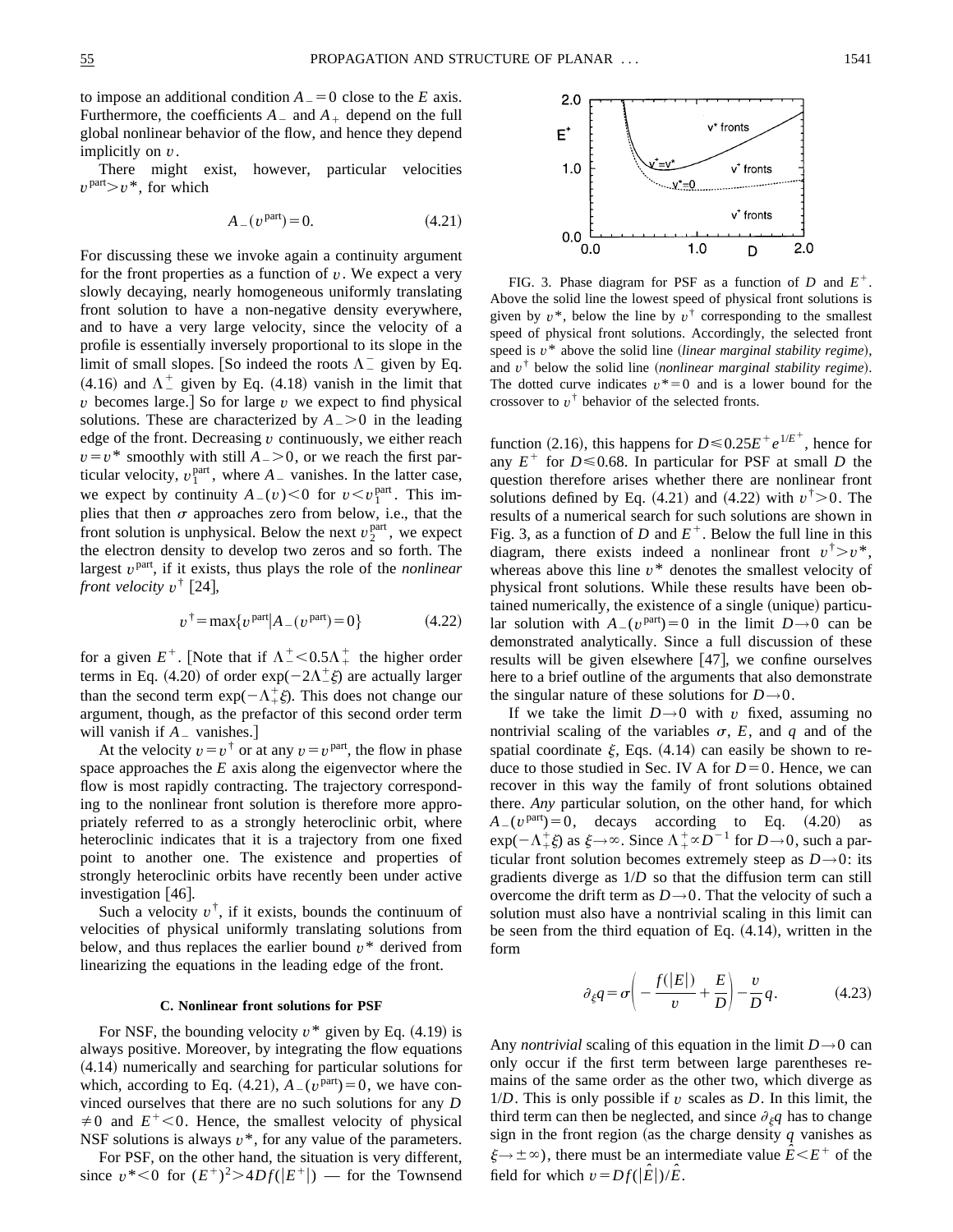Now that we know the scaling of the spatial gradient of the velocity of such particular front profiles for  $D\rightarrow 0$ , one easily convinces oneself that the electron and charge density of these solutions must *diverge* as 1/*D* in this limit. To study the existence of such possible solutions, it is therefore convenient to introduce new variables and coordinates according to

$$
x=D\widetilde{x}
$$
,  $v=D\widetilde{v}$ ,  $\xi=D\widetilde{\xi}$ ,  $\sigma=\widetilde{\sigma}/D$ ,  $q=\widetilde{q}/D$ ,   
(4.24)

with  $E$  and  $\tau$  unchanged. In these new variables, the flow equations  $(4.14)$  become

$$
\partial_{\tilde{\xi}} \tilde{\sigma} = -\tilde{\sigma} E + D \tilde{v} \tilde{q},
$$
  
\n
$$
\partial_{\tilde{\xi}} E = \tilde{q},
$$
  
\n
$$
\partial_{\tilde{\xi}} \tilde{q} = \tilde{\sigma} \left( E - \frac{f(|E|)}{\tilde{v}} \right) - D \tilde{v} \tilde{q}.
$$
\n(4.25)

The limit  $D\rightarrow 0$  can now be taken simply by leaving out the The first  $D \rightarrow 0$  can now be taken simply by leaving out the term  $D\tilde{v}$   $\tilde{q}$  in the first and last equation. We will show elsewhere [47] that the resulting equations have *one unique* physical front solution thus fixing one particular value of the physical front solution thus fixing one particular value of the scaled velocity  $\tilde{v}_1$ , and in view of the scaling (4.24) and the scaling of the eigenvalues  $\Lambda^+_{\pm}$ , this solution must have scaling of the eigenvalues  $A_{\pm}$ , this solution must have  $A_{-}(\tilde{v}_1)=0$ . This solution is therefore precisely the  $D\rightarrow 0$  $A_{-}(v_1) = 0$ . This solution is therefore precisely the  $D \rightarrow 0$ <br>limit of the nonlinear front solution with velocity  $v^{\dagger} = \tilde{v}_1 D$ . Furthermore, since the limit  $D\rightarrow 0$  is smooth for Eqs. (4.25), this shows that there exists a nonlinear front solution with  $v^{\dagger}$ >0 for *any*  $E^+$  and nonzero but small *D*. Due to the singular scaling  $(4.24)$ , the corresponding front solutions are determined by ODE's that have a different structure from those studied for  $D=0$  in Sec. IV A, and therefore these nonlinear front solutions cannot be obtained perturbatively from the latter class of solutions — of course, the latter class of solutions still exists for  $D\neq 0$ , in agreement with the counting arguments given earlier, but these now correspond to a singular limit of Eqs.  $(4.25)$ . The significance of these nonlinear front solutions lies in the fact that they will turn out to be the selected fronts that dominate the dynamics of PSF in the physically important range  $0.1 \leq D \leq 0.3$ .

The nonlinear front solution can be constructed numerically very easily by integrating Eqs.  $(4.25)$  using standard numerical "double shooting" routines [44]. Figure 4 shows our numerical results for the smallest physical velocity,  $max(v^{\dagger}, v^*)$  in the case that the ionization function is given by the Townsend expression. The scaled velocities  $v^{\dagger}/D$  and  $v^*/D$  are plotted; in agreement with our arguments above, the scaled velocity  $v^{\dagger}/D$  of the nonlinear front solution approaches a finite limit as  $D\rightarrow 0$ . Furthermore, the ratio  $v^{\dagger}/D$  hardly varies with *D* in the physical range  $0.1 \le D \le 0.3$ , and for small fields  $E^+$ , the scaled velocity  $v^{\dagger}/D$  becomes exponentially small, in agreement with the bound  $v^{\dagger}/D \leq E^+$ exp( $-1/E^+$ ) that follows from the observations discussed after Eq.  $(4.23)$  above.

We finally note that our numerical routines have not only allowed us to obtain the results show in Figs. 2 and 4, but have also enabled us to verify numerically all the statements made above about the multiplicity of solutions, the parameter



FIG. 4.  $\tilde{v}$ <sup>†</sup> =  $v^{\dagger}/D$  (solid) and  $\tilde{v}$ <sup>\*</sup> =  $v^{\dagger}/D$  (dashed lines) as a function of *D* for  $E^+ = 0.3 - 1.0$  in steps of 0.1, and for  $E^+ = 1.0$  $-$  2.0 in steps of 0.2.  $\tilde{v}^{\dagger}$  depends only weakly on *D*, i.e., the physical front velocity  $v^{\dagger}$  is approximately proportional to *D*. At  $\tilde{\sigma}^* (\mathcal{E}^+, D_{cr}(E^+)) = \tilde{\sigma}^* (\mathcal{E}^+, D_{cr}(E^+))$ , the selected front crosses over from  $v^{\dagger}$  to  $v^*$ ; the  $v^{\dagger}$  solutions disappear. Plotting  $D_{cr}(E^+)$  in the  $(E^+, D)$  plane yields the solid curve in the phase diagram of Fig. 3, while the zeros of  $v^*$  determine the dotted curve in Fig. 3.

ranges for physical fronts, the monotony properties, the singular behavior of the small *D* PSF limit, and the persistence of the family of front solutions for  $D\rightarrow 0$ .

# **V. SELECTION OF THE ASYMPTOTIC FRONT**

#### **A. Front propagation into unstable states**

We have seen that the nonionized state into which the streamer fronts propagate is an unstable state, that the homogeneous weakly ionized plasma is a stable state, and that there is a family of uniformly translating front solutions connecting the two. The existence of a family of front solutions is a generic feature of front propagation into unstable states. We, therefore, briefly recall what is known in the literature for analogous problems and then translate this experience to the streamer problem. The prototype equation for studies of this type of front propagation is

$$
\partial_t u = \partial_x^2 u + g(u),\tag{5.1}
$$

where  $g(u)$  is some nonlinear function which satisfies

$$
g(0)=0
$$
,  $g(1)=0$ ,  $g'(0)>0$ ,  $g'(1)<0$ . (5.2)

Note that these relations imply that the "state"  $u=0$  is unstable, and that the "state"  $u=1$  is stable. The study of the propagation of fronts into the unstable state  $u=0$  in this equation dates back to the early work of Kolmogorov *et al.*  $|33|$  and Fisher  $|34|$  in the context of population dynamics. Later Gel'fand  $[48]$  studied a particular example of a function  $g(u)$  motivated by combustion. The mathematical research on this equation culminated in the work by Aronson and Weinberger [31], who rigorously solved the front propagation problem for Eq.  $(5.1)$ . In particular, they proved that any initial perturbation that is nonzero only in a finite part of space approaches a unique uniformly translating front solution with velocity  $v_f$  in the long time limit. If  $g''(u) < 0$  for all *u*,  $v_f$  equals  $v^* = 2\sqrt{g'(0)}$  (derived from linearizing in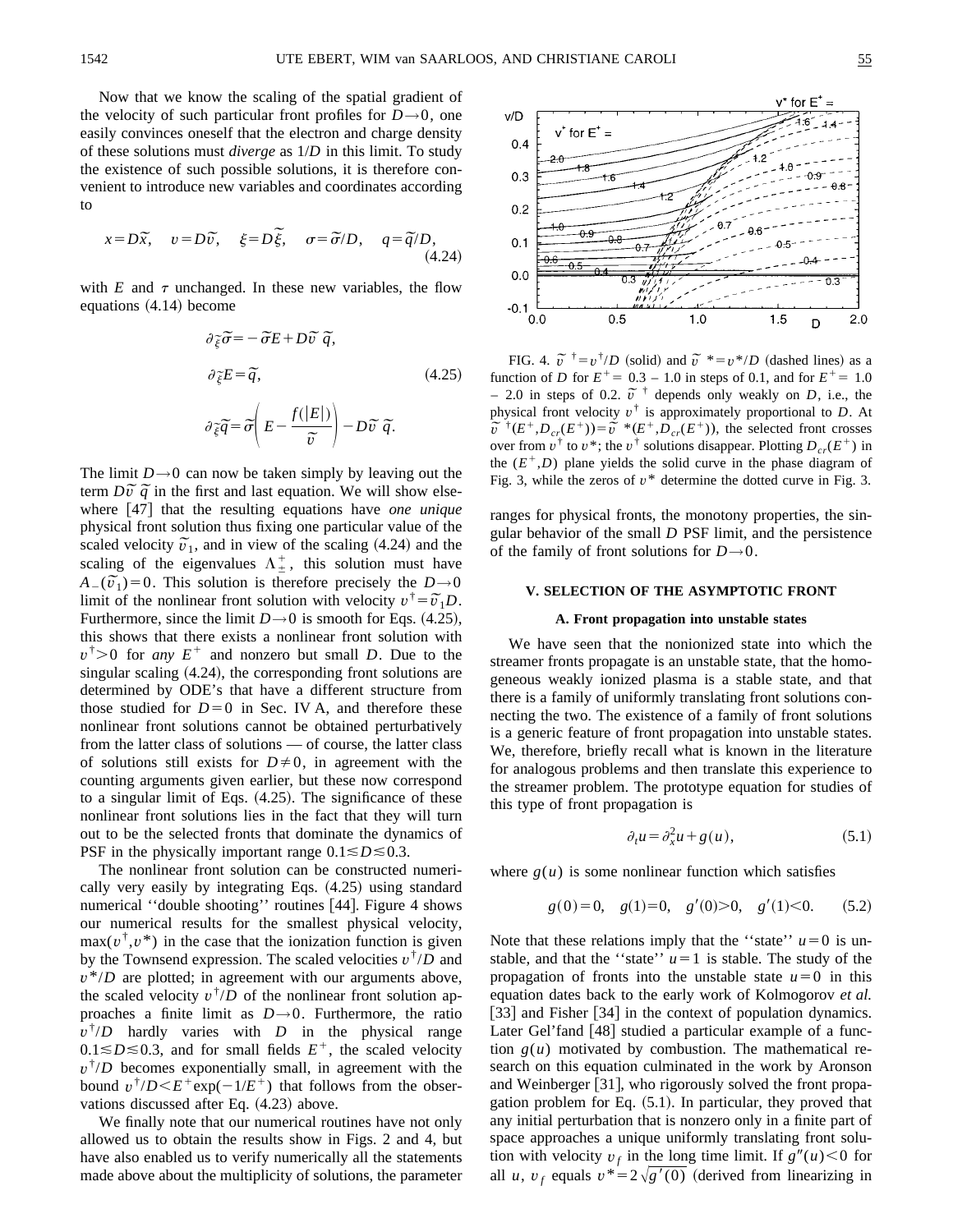the tip of the front), while for general  $g(u)$ ,  $v_f$  approaches either  $v^*$  or some  $v^{\dagger} > v^*$ . We refer to the literature for a detailed discussion of this work  $[31,32]$ .

The velocities  $v^*$  and  $v^{\dagger}$  of the above problem directly correspond to our  $v^*$  (4.19) and  $v^{\dagger}$  (4.22), since they are also the smallest velocities, which still allow for uniformly translating fronts with  $u \ge 0$  everywhere. So if  $u$  is interpreted as a population density or a chemical concentration, the selected front for every sufficiently localized initial state is the slowest physical uniformly translating front. In other interpretations no physical constraints bind *u* to positive values. Nevertheless the selected velocity stays the same. In this case, one can prove that every front with smaller velocity is dynamically unstable  $[21]$ , i.e., that the selected front is marginally stable. The slowest physical or stable solution, which is selected, coincides with the steepest physical or stable one.

In the last decade, it has been recognized that several aspects of the front selection problem encountered for the nonlinear diffusion equation  $(5.1)$  seem to have more general validity. Certain scenarios, justified by heuristic arguments but lacking a detailed mathematical proof, were formulated and numerically tested on more complicated PDE's that were often of higher order in the spatial derivatives  $(49,21-25)$ . Some of the equations studied lead to nonuniformly translating fronts that leave a nontrivial spatially periodic state behind  $[49,21,23,24,50]$ . A particular scenario is the one distinguishing between the so-called *linear marginal stability* regime where  $v_f = v^*$  and the *nonlinear marginal stability* regime where  $v_f = v^{\dagger}$  [21–24]. These names stem from the fact that in this formulation, the two regimes of front selection are related to the stability properties of the front solutions — in both cases, the selected front separates stable front solutions from unstable ones. Applied to Eq.  $(5.1)$ , this scenario just provides an intuitive explanation of all the wellknown mathematical results. For plasma physicists, it is worth mentioning that dynamics in the linear marginal stability regime is related to that determined by the ''pinch point analysis'' which was developed in plasma physics in the late  $1950s$   $[51,52,23]$ .

#### **B. Predictions for streamer fronts**

By extending the arguments in the appendix of  $[23]$ , one may show that in the streamer case just like in the case of the above problem  $(5.1)$ , all physical solutions, i.e., all solutions with  $\sigma \geq 0$  resp.  $u \geq 0$  everywhere, are stable. For a detailed discussion, we refer to  $[47]$ . It can be argued  $[22,23]$ , and proven for Eq.  $(5.1)$  [21], that a sufficiently localized initial condition will approach the physical uniformly translating front, which is closest in ''phase space,'' i.e., the steepest one. Both for Eq.  $(5.1)$  and for the streamer equations, the steepest uniformly translating physical front is uniquely defined. It is also the slowest one.

We can immediately prove this when initially  $\sigma(x, \tau=0) = 0$  for  $x > x_c$  for streamer fronts with *D*=0: In general, there is a front solution for every  $v \ge \max[0,-E^+]$ , but now the only way in which the electrons can enter the range  $x > x_c$  is through electron drift with velocity  $-E^+$ . Clearly, therefore, the asymptotic front speed of a NSF can only be  $-E^+$ , while a PSF cannot propagate at all. If the initial electron density, however, decays exponentially, the local electron density grows by drift and ionization, and the front can move quicker than  $-E^+>0$  for a NSF.

For  $D\neq 0$ , we will here only conjecture the analogous statements as follows, and we will test them numerically in Sec. VI.

(i) Selected front velocity. If the initial conditions are sufficiently localized, *the selected front is the slowest physically acceptable front solution*, i.e., the slowest front profile for which  $\sigma(\xi) \ge 0$  for all  $\xi$ . In view of the discussion of Sec. IV, this means that the selected front velocity  $v_f$  is predicted to be

$$
v_f = v^* = -E^+ + 2\sqrt{Df(|E^+|)},
$$
\n(5.3)

except when there exists a nonlinear front solution satisfying Eq.  $(4.22)$ . In that case,

$$
v_f = v^{\dagger}.\tag{5.4}
$$

Note that the result  $(5.3)$  ( $v^*$  is the *linear marginal stability* value in the terminology of  $[22,23]$  is an explicit expression for  $v_f$  in terms of parameters associated with the linear instability of the unstable state only. On the other hand, the existence of a nonlinear front and the value of  $v^{\dagger}$  (the *nonlinear marginal stability* value) depends on the whole nonlinear behavior of the flow equations  $(4.14)$ .

(ii) *Localized initial conditions*. Initial conditions are sufficiently localized if their spatial decay is faster than the asymptotic decay associated with the smallest eigenvalue of the selected profile, i.e., if

$$
\sigma(x, \tau=0) < Ce^{-\Lambda_-^+(v^*)x}, \tag{5.5}
$$

or

$$
\sigma(x,\tau=0) < Ce^{-\Lambda_-^+(v^\dagger)x}, \quad \text{for } x \to \infty,
$$
 (5.6)

depending on whether the selected front is  $v^*$  or  $v^{\dagger}$ . Here *C* is an arbitrary constant, and  $\Lambda^+(v^*)$   $[=\Lambda^+(v^*)]$  and  $\Lambda^{\pm}_{-}(v^{\dagger})$  are given by Eq. (4.18).

(iii) *Nonlocalized initial conditions*. If an initial condition does not obey conditions  $(5.5)$  or  $(5.6)$ , faster front speeds are possible. In particular, if initially  $\sigma(x, \tau=0)$  $\sim \exp(-\Lambda x)$ , with  $\Lambda < \Lambda^+(v^*)$  or  $\Lambda < \Lambda^+(v^*)$ , whichever regime applies, then the front speed is given by

$$
v = -E^{+} + D\Lambda + \frac{f(|E^{+}|)}{\Lambda}, \qquad (5.7)
$$

which is obtained by solving Eq.  $(4.17)$  for *v* in terms of  $\Lambda$ .

We now combine the analytic and numeric findings from Sec. IV with the selection rules above to quantitative predictions for asymptotic fronts, which evolve from sufficiently localized initial conditions, in the case that the impact ionization is given by the Townsend expression  $(2.16)$ .

*NSF*. For NSF, we numerically have not found any nonlinear fronts for any  $D$  and  $E^+$ , so our simple yet powerful prediction is that for NSF  $v_f = v^*$  with  $v^*$  given by Eq.  $(5.3)$ . In principle it is possible that for ionization functions  $f(E)$  other than the Townsend function  $(2.16)$ , there can be nonlinear front solutions also in the NSF regime. In practice,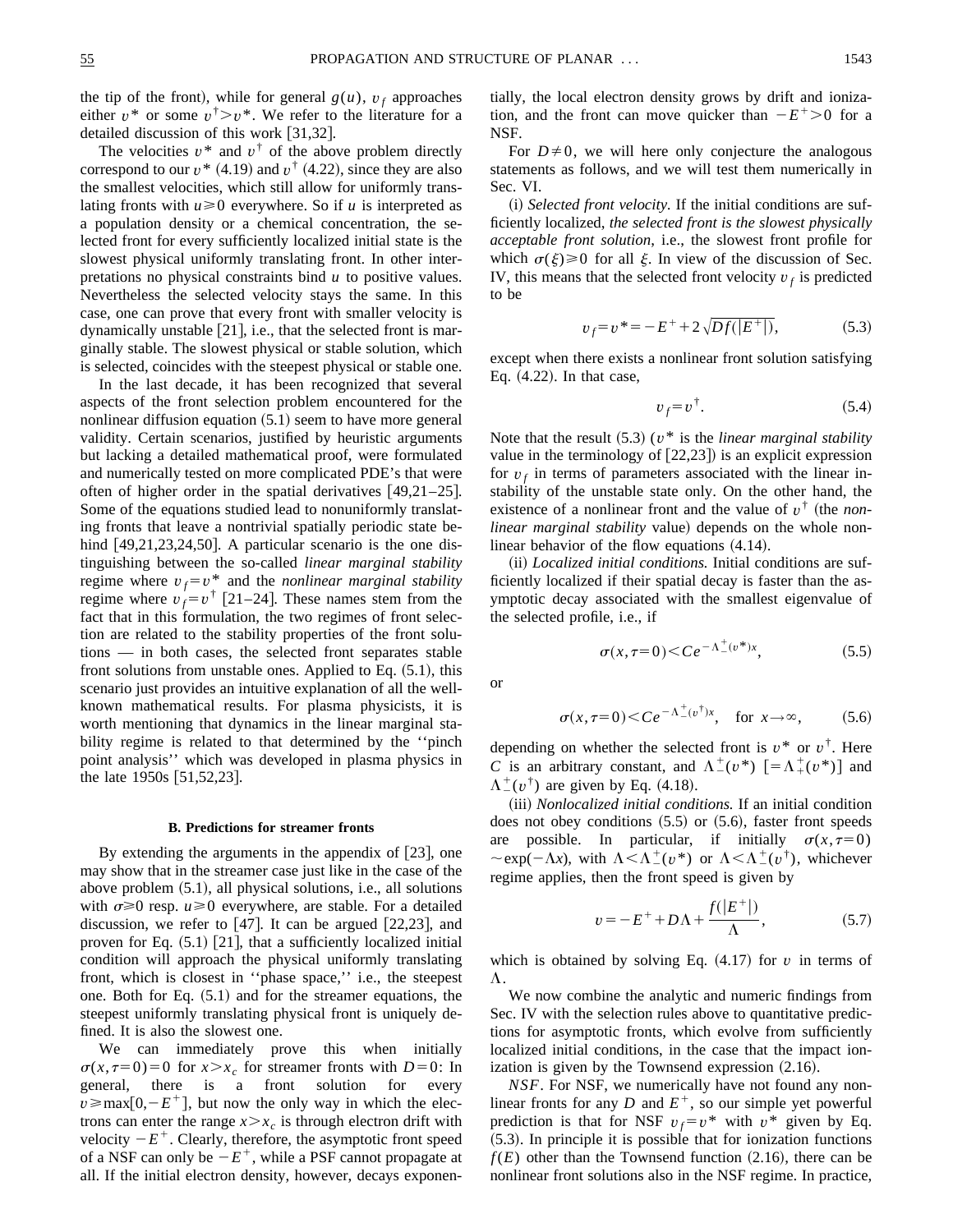

FIG. 5. Electron density  $\sigma^-$  behind the planar selected front as a function of the field  $E^+$  before the front for several *D*; dotted:  $v^*$  fronts; solid:  $v^{\dagger}$  fronts. (a) NSF: For  $v^*$  fronts,  $\sigma^-$  depends only weakly on *D*. Results for  $D = 0, 1, 3$  are shown. Crosses: Extrapolation of  $\sigma^-(E^+)$  for *D*=0.1 for the curved fronts of the 3D simulations [9]. (b) PSF results for *D* = 0.05, 0.1, 0.2, 0.3, 0.5, 0.7, 1, 2, from  $[9]$ . (b) PSF results for  $D = 0.05, 0.1, 0.2, 0.5, 0.5, 0.7, 1, 2, 0.5$ , For  $v^{\dagger}$  fronts,  $\tilde{\sigma}^{\dagger}$  = const +  $O(D)$ , i.e.,  $\sigma^{\dagger}(E^+)$  is approximately proportional to 1/*D*.

we expect, however, that this will not be the case for physically reasonable functions  $f(E)$ , i.e., for functions consistent with Eq.  $(2.17)$ .

Once the predicted velocities are known, the value  $\sigma^-$  of the electron density behind the streamer head is obtained from the numerical integration of the flow equations. The results of these calculations are shown in Fig.  $5(a)$ . Since for NSF, the limit  $D\rightarrow 0$  is smooth, also  $\sigma^-$  depends only weakly on *D* for  $D \le 1$ , so that the  $D=0$  prediction (4.13) is quite accurate for realistic values of the diffusion coefficient.

At the predicted values of the selected front velocity, the width of the front region can be obtained directly from our numerical solutions of the flow equations. We have somewhat arbitrarily defined the width *w* as the distance between the points where  $\sigma$  is 90% and 10% of the value  $\sigma^-$ . As Fig. 6 shows for NSF fronts with  $D=0.1$ , this front width is typically of order 3 for field values of order unity. This confirms again that in the small *D* limit the impact ionization length  $\alpha_0^{-1}$  sets the inner scale of streamer fronts. Furthermore, we find that our numerical data are well fitted by the expression  $w \approx 6/\Lambda^+_{\pm}(v^*)$ , which shows that the front width simply scales with the spatial decay rate  $\Lambda^+(v^*)$  $=$   $\Lambda^+(v^*)$  of the streamer profile in the leading edge. NSF fronts always have a maximum of the electron density within the front.

*PSF*. As we saw in Sec. IV, for PSF with  $D \le 0.9$ , there



FIG. 6. Width  $w$  of the front profile (measured between points with 0.1  $\sigma^-$  and 0.9  $\sigma^-$ ) as a function of  $E^+$  for the selected NSF fronts with *D*=0.1. The dashed line is given by  $w = 6/\Lambda^+(v^*)$ .

always is a nonlinear front solution with velocity  $v^{\dagger} > v^*$ . The prediction is that in this range the selected front solution is the nonlinear front solution, i.e.,  $v_f = v^{\dagger}$ . Values of  $v^{\dagger}$  as a function of *D* and for several values of  $E^+$  were already given in Fig. 4. We also saw before that these nonlinear front solutions are singular in the limit  $D \ll 1$ , where solutions are singular in the limit  $D \ll 1$ , where  $v^{\dagger} \approx D\tilde{v}^{\dagger}$  ( $D=0$ ) and  $\sigma^{-} \approx \tilde{\sigma}^{-}$  ( $D=0$ )/*D*. The resulting predictions for  $\sigma^-$  are shown in Fig. 5(b).

The fact that the dimensionless inner decay length of these nonlinear fronts scales as *D* implies that the physical decay length of such solutions is  $D/\alpha_0 = D_e/(\mu_e E_0)$ , i.e., is given by the electron diffusion length. However, since simultaneously the electron density  $\sigma^-$  diverges as 1/*D*, the total front width *w* defined above still approaches a finite limit as  $D\rightarrow 0$  in units of the ionization length  $\alpha_0^{-1}$ .

We finally note that the front propagation problem posed by the one-dimensional streamer equations has a number of interesting differences and similarities with the Aronson Weinberger front propagation problem  $(5.1)$ . In particular, it can be hoped that techniques of strict bounds developed for the time development of these fronts  $\lceil 31 \rceil$  as well as for the nonlinear front velocity  $v^{\dagger}$  [46] might be also applicable to planar streamer fronts.

# **VI. NUMERICAL TESTS OF THE PREDICTIONS**

We have tested the predictions listed in Sec. V by numerically integrating the PDE's  $(3.10)$  and  $(3.11)$  forward in time. Our computer program is a finite difference code with a time integration which is based on a semi-implicit method.

We have performed an extensive search through parameter space, varying *D* between 0.02 and 3, and  $|E^+|$  between 0.3 and 10. All our numerical studies of the dynamics fully confirm our predictions for fronts, and therefore we only present a sample of our results that illustrate the important features.

All the simulations of the initial value problem, which we present in the remaining figures, have initially a field  $E=-1$  constant in space. We keep the field constant in time in the nonionized region. The simulations of Figs. 7–10 start with the same localized initial ionization seed, a Gaussian profile for the electron density,

$$
\sigma(x,t=0) = 0.01 \exp{-(x-x_0)^2}.
$$

Figure 7 shows a run for  $D=1$  and times  $t=0 - 130$  in time steps  $\Delta t = 2$ . As can be seen, the small ionization seed near  $x_0$ =50 initially grows while drifting to the right in accord with Eq.  $(3.4)$ . At time  $t = O(20)$ , the ionization is strong enough that field saturation sets in and two asymmetrically propagating fronts emerge. The one propagating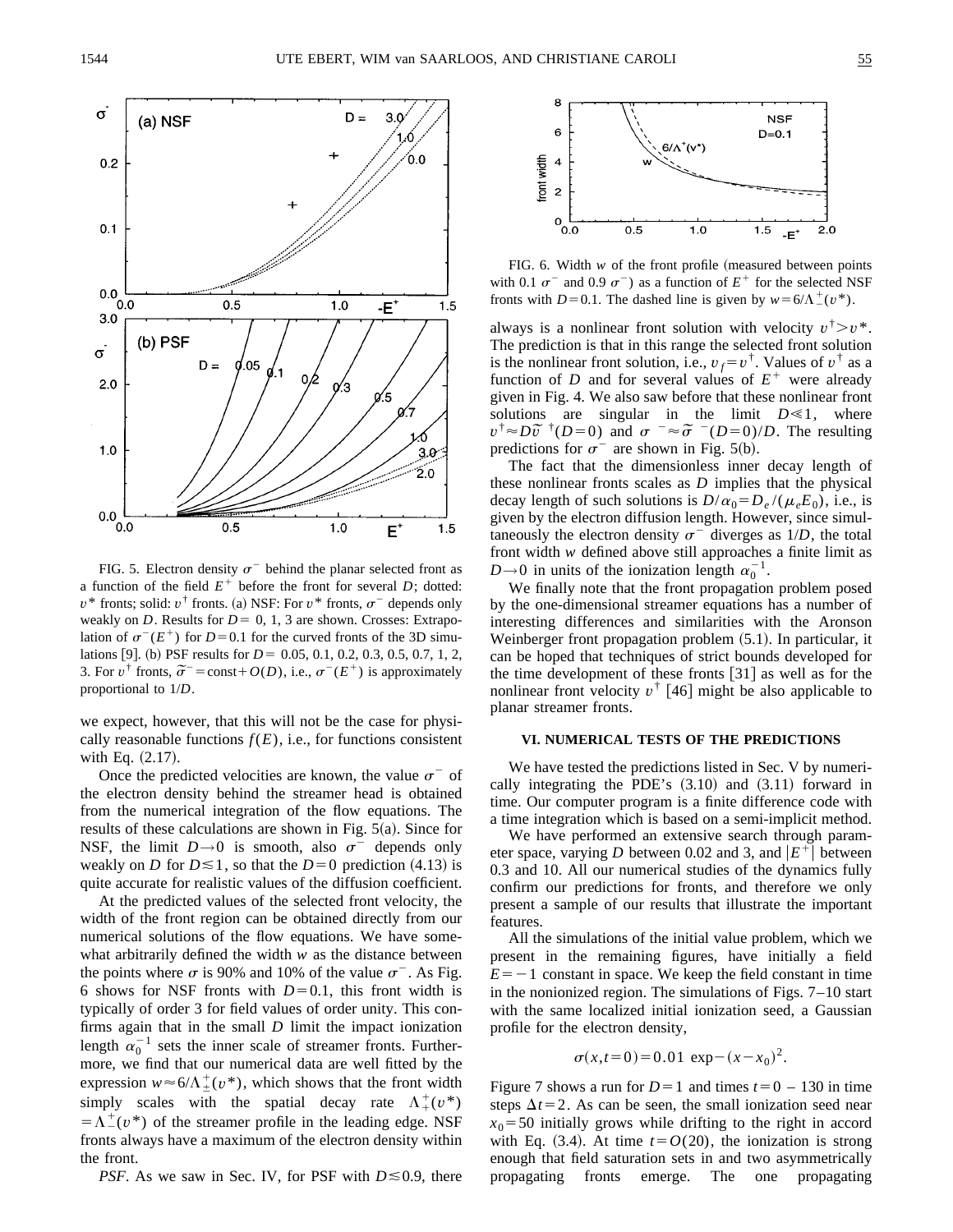

FIG. 7. Numerical integration of the time evolution given by Eqs.  $(3.10)$  and  $(3.11)$  for  $D=1.0$  in a constant background field  $E=-1$  (numerical grid size  $\Delta x=0.1$  and time step  $\Delta \tau=0.05$ , initial perturbation at  $x_0$ =50). Initial condition at  $t=0$ : small chargeneutral, ionized region of Gaussian shape depicted by the lowest line. Each new line corresponds to a time step  $\Delta t=2$  and the upper line to  $t=130$ . (a) The electron density  $\sigma(x,t)$  initially grows and then, after field screening in the middle sets in, develops into a NSF propagating to the right and a PSF propagating to the left. (b) The electric field  $E(x,t)$  stays  $E=-1$  in the nonionized region and becomes dynamically screened to zero in the ionized region.

to the right develops into a uniformly propagating NSF with velocity  $v^* = 2.21$  [53] and degree of ionization behind the front  $\sigma$ <sup>-</sup> = 0.130. The maximum value of  $\sigma$  in the rear part of the front is  $\sigma_{\text{max}}=0.150$ . At the same time, a structure



FIG. 8. Emergence of the uniformly translating PSF on the left in the system of Fig. 7. Conditions identical to Fig. 7 except for  $x_0$ =150 and different numerical grid size ( $\Delta x$ =0.05 and  $\Delta \tau = 0.01$ .  $\sigma(x,t)$  is shown in the time range  $t=0$  – 500 in time steps  $\Delta t$ =10. Note the difference in the duration of the transient regimes, in the propagation velocities of PSF and NSF, and in the degrees of ionization behind these.



FIG. 9. Identical with Fig. 7(a), except that here  $D=0.1$ . Time range also  $t=0$  – 130 in steps of  $\Delta t=2$ . The NSF has sharper contours and propagates slower than for  $D=1$ , the PSF appears not to develop.

develops on the left, which at time  $t=130$  has not yet reached a stationary form, and which eventually will develop into a PSF. (Note that propagation to the left into a negative field  $-E^+$  corresponds to a PSF front moving to the right towards  $x \rightarrow \infty$  in a field  $+E^+$ .) How the PSF actually reaches a uniformly translating profile is shown in Fig. 8, where the development for  $x_0 = 150$  and otherwise identical initial and boundary conditions is followed in time steps of  $\Delta t$ =10 during the time  $t$ =0 – 500. An asymptotic velocity of  $v^{\dagger}$ =0.22 and a degree of ionization  $\sigma$ <sup>-</sup>=0.43 is reached. Note the huge difference in the degree of ionization and in the front velocity already for the unrealistically large value of the diffusion constant  $D=1$ .

The predictions from Sec. V for the selected uniformly translating fronts for  $D=1$  and  $E^+=\pm 1$  yield for the NSF  $v^* = 2.213$  and  $\sigma^- = 0.129$ , and for the PSF  $v^{\dagger} = 0.2199$  and  $\sigma$ <sup>-</sup>=0.432. They thus correctly predict the simulations of the initial value problem shown in Figs. 7 and 8 within the accuracy given. Note that for the velocity  $v^{\dagger}$  of the PSF and for the degrees of ionization  $\sigma^-$  both behind the PSF and the NSF, this fact also shows the relative accuracy of the two very different numerical methods used, while for the velocity *v*\* of the NSF the numerical integration of the initial value problem exactly reproduces the analytic result.

As *D* decreases, both the structures within the fronts and the asymmetry between NSF and PSF become more pro-



FIG. 10. Emergence of the uniformly translating PSF on the left for  $D=0.1$ . Initial conditions identical with Fig. 9. The time range  $t=4000-8000$  after an initial perturbation at  $t=0$  and  $x_0=60$  is shown in time steps of  $\Delta t$ =100. (Numerical grid size  $\Delta x$ =0.01 and  $\Delta \tau = 0.5$ .)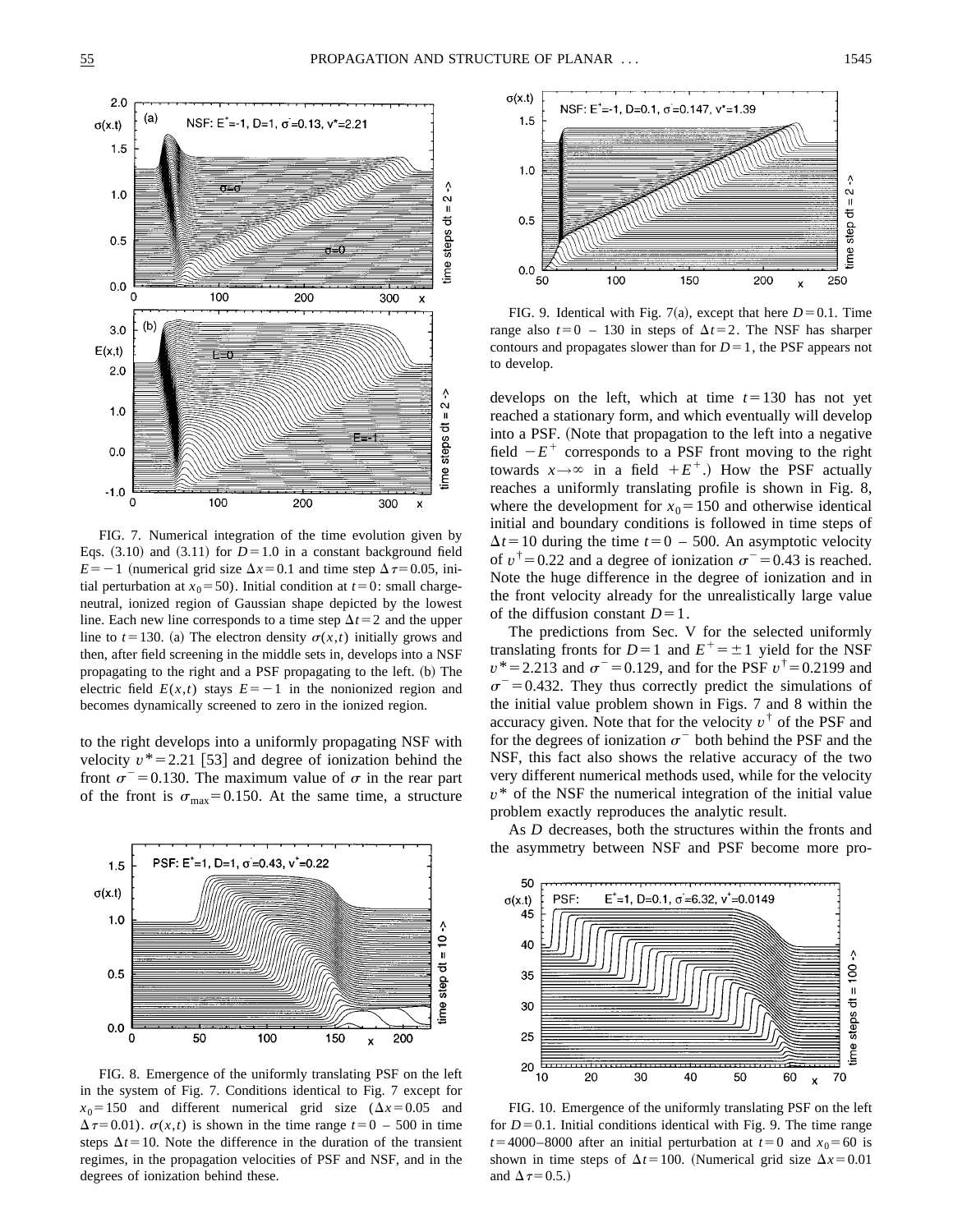

FIG. 11. A nonlocalized initial condition with  $\Lambda$ =0.25 as described in the text; otherwise, the situation is like in Fig. 9, and  $D=0.1$ .

nounced. We illustrate this in Figs. 9 and 10 with the temporal development starting from the same initial perturbation as before, but now for  $D=0.1$ , the value corresponding to the parameter values of the earlier three-dimensional simulations  $[8,9]$ . The time ranges in each plot are chosen appropriately for seeing the NSF and the PSF evolve into a uniformly translating state. Figure 9 shows a perturbation (initially localized at  $x_0 = 50$ ) evolving during time  $t = 0$  – 130 in time steps  $\Delta t=2$ . Except for the smaller diffusion constant and the stretched *x* axis, the situation is thus identical with that of Fig. 7. The NSF on the right propagates with a somewhat smaller velocity  $v^* = 1.39$ , leaving a slightly higher ionization  $\sigma$ <sup>-</sup>=0.147 behind. The maximum  $\sigma_{\text{max}}$ =0.199 is relatively higher, since diffusional smoothening of structures is less pronounced. On the time scales of Fig. 9, the left front does not propagate, but retracts into an apparently immobile structure. The electrons drift with the field into the ionized region, leaving a layer of screening ions behind. Thus the electrons and the field are almost separated such that ionization on this side almost cannot occur. Eventually few electrons will reach the nonzero field region by diffusion and slowly will build up a higher ionization and ultimately a propagating PSF. That a PSF actually emerges is shown in Fig. 10. Only times  $t=4000-8000$  in time steps of  $\Delta t$ =100 after the initial perturbation at *t*=0 and *x*<sub>0</sub>=60 are shown. The front propagates with velocity  $v^{\dagger}=0.0149$  leaving behind an ionization  $\sigma$ <sup>-</sup> = 6.32. The numerical values predicted in Sec. V are  $v^* = 1.384$  and  $\sigma^- = 0.144$  for NSF, and  $v^{\dagger}=0.0146$  and  $\sigma^{\dagger}=6.234$  for PSF. The remaining numerical discrepancy of maximally 2% could be resolved by choosing a still smaller grid size in Figs. 9 and 10. Comparison of the PSF for  $D=1$  and  $D=0.1$  indicates that the time it takes such a front to build up rapidly increases with decreasing *D*, but we have not pursued the scaling of the transient time with *D*.

We finally show in Fig. 11 the evolution of streamer fronts starting from nonlocalized initial conditions, i.e., not obeying the bounds  $(5.5)$  or  $(5.6)$  for  $D=0.1$ . We used an initial electron density profile  $\sigma(x,t=0)$  $=0.01/(2 \cosh\Lambda(x-200))$  with  $\Lambda=0.25$  and an initial field  $E=-1$ . At these values, for the NSF,  $\Lambda^+(v^*)=1.918$  and for the PSF,  $\Lambda^+(v^{\dagger})=0.3766$ . In this case, the bounds (5.5) or  $(5.6)$  are indeed violated for both fronts, and Eq.  $(5.7)$ predicts a PSF with velocity  $v=0.497>v^{\dagger}=0.0146$  and an

NSF with velocity  $v=2.497>v^*=1.384$ . The simulations find the fronts propagating with velocities 0.50 and 2.50, respectively. The ionization behind the NSF is  $\sigma$ <sup>-</sup>=0.149 and behind the PSF  $\sigma$ <sup>-</sup> = 0.158, so that now both are comparable to each other and to  $\sigma^{-}(D=0) = 0.1485$  found from Fig.  $5(a)$ . Note that the diffusion constant is identical with that of Figs. 9 and 10, the only difference being the extended initial perturbation.

The simulations confirm that streamer front propagation is indeed correctly described by the marginal stability scenario, which in the present case amounts to the statement that the slowest physical velocity is selected, whenever one starts from sufficiently localized initial conditions, just as for the simpler case  $(5.1)$ .

### **VII. CONCLUSIONS AND OUTLOOK**

The analysis in this paper fully supports the validity of an effective interface approach suggested by the results of the full three-dimensional simulations of Dhali and Williams and of Vitello *et al.* [8,9]. This emerges from our detailed study of the associated one-dimensional problem, which yields the following results.

(a) After a very brief stage of transient exponential amplification of the initial ionized seed, the growing streamer evolves into an electrically screened plasma body separating two narrow fronts which propagate into the nonionized outer region. We show that these two fronts correspond, for all practical purposes, to translating profiles which propagate independently. This entails that the separation of spatial scales between an inner front and an outer one, set by the global geometry, is indeed justified.

(b) This enables us to draw upon the existing knowledge about front propagation into unstable states and thus to provide definite predictions about (i) the relationship  $v_f(E^+)$ between the velocity of a planar streamer front and the value of the electric field ahead of it, and (ii) the value of the degree of ionization of the plasma created by the front,  $\sigma^-(E^+)$ . These predictions, although only valid as such in the absence of front curvature, still compare very favorably with the numerical results of Ref.  $[9]$ . The two values of  $\sigma^-(E^+)$  on the axis of Figs. 1(a) and 1(b) behind the curved fronts of the 3D simulations  $[9]$  (with the convention that  $E^+$  should be understood as the electric field value extrapolated from the external nonionized region to the front position) are plotted in Fig.  $5(a)$ . Without adjustable parameters our one-dimensional predictions for  $\sigma^-(E^+)$  are well within a factor of 2 from the 3D simulations. Likewise, the velocity values for  $v_f(E^+)$  even agree to about 20%.

Moreover, our analysis shows that NSF and PSF propagate in this model and for realistic values of the reduced diffusion coefficient *D*, in a very asymmetric manner.

 $(i)$  NSF rapidly reach a regime of uniform propagation typically on the scale of several tens of time units, i.e., in less than  $10^{-10}$  s. Their velocity is slightly larger than the electron drift velocity in the field  $E^+$ .

(ii) This is to be contrasted with the dynamics of PSF: For realistic *D* values, of order 0.1–0.3, they approach uniform translation considerably more slowly than NSF — typically on the time scale of  $10^{-8}$  s. Moreover, their asymptotic velocity is also much smaller than  $v_f^{\text{NSF}}$ . It obeys the inequality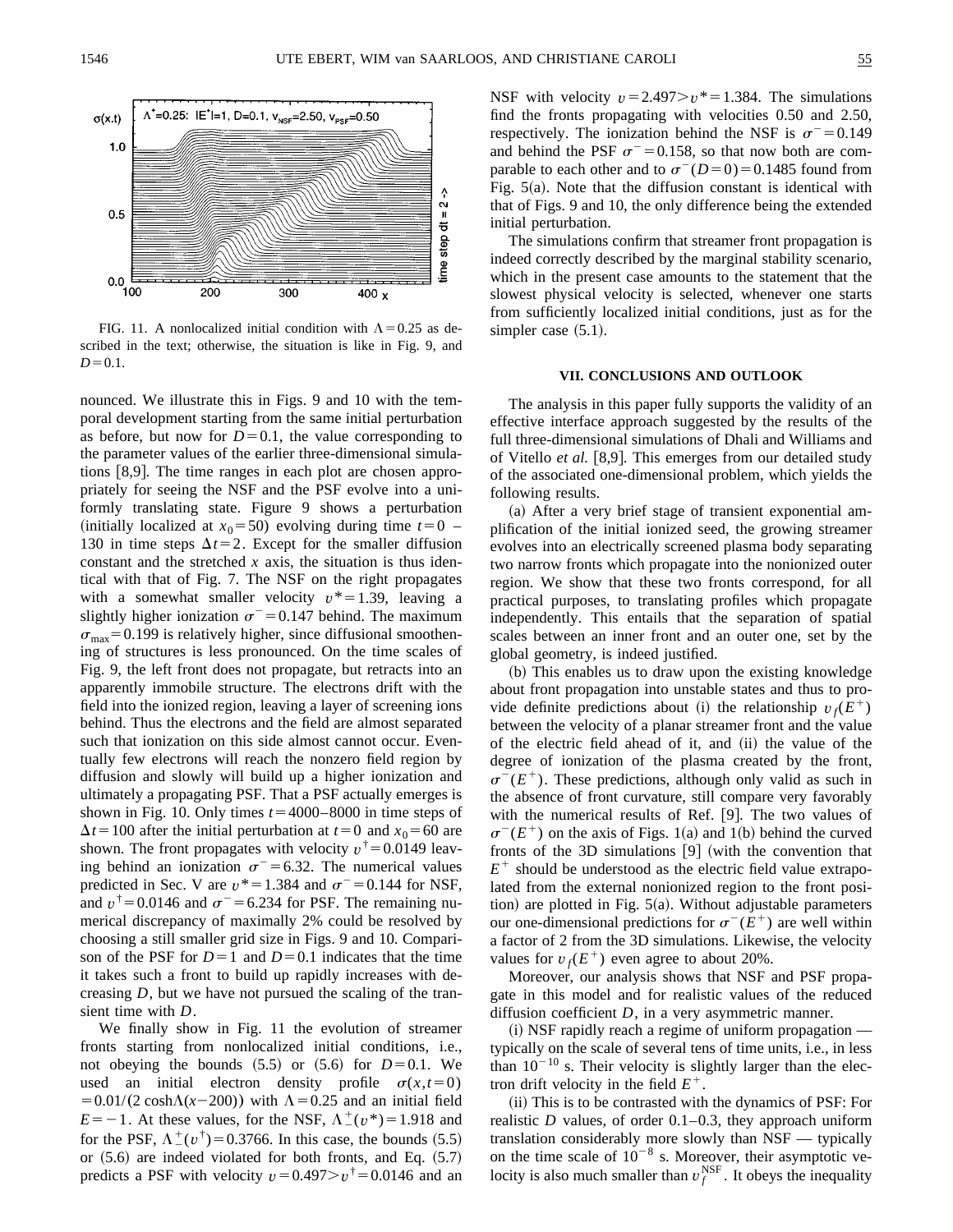$v_f^{\text{PSF}} < DE^+$ exp( $-1/E^+$ ) [47]. Finally, while the widths of PSF and NSF are comparable, the degree of ionization behind PSF is much larger (up to a hundred times for  $D=0.1$ ) than that behind NSF.

These results answer the question of whether PSF do or do not propagate, while explaining why the simulations of Vitello *et al.* [9] could not yield a definite answer — most probably because, although their total width is of order  $\alpha_0^{-1}$ , their true inner length scale, as defined by the steepness of the profile, was too small to be resolved by their grid size. [Note that the apparent symmetry between PSF and NSF found in earlier simulations  $[8]$  is to be related to the fact that their propagation into a preionized medium (with initial electron density of  $10^{8} / \text{ cm}^3$ ) is studied, and possibly also due to the use of a poorly resolving grid.

It was observed empirically by Dhali and Williams  $[8]$ that in the three-dimensional simulations, the dielectric relaxation time in the plasma behind the front was of the same order as the intrinsic time scale set by the front motion. Our analysis shows that this was no accident: It is a manifestation of the fact that the balance of the growth mechanism (impact ionization) and the stabilization mechanism (screening) leads to a single time scale  $t_0 = (\alpha_0 \mu_e E_0)^{-1}$  for a NSF and for the relaxation behind it for fields of order  $E_0$ . Since our dimensionless value of  $\sigma^-$  is the inverse dielectric relaxation time, it is of order unity (or slightly smaller) for fields  $E^+ \approx -1$ .

Of course, the above results should only be considered as a first step towards a realistic treatment of streamer propagation. They will have to be developed and extended along two different directions, as follows.

 $(i)$  *Predictions of patterns within the present model and comparison with the simulations.* Within the frame of the present continuous and fully deterministic model, here we have only considered the restricted case of a one-dimensional geometry. This enabled us to demonstrate that the concept of effective interfaces does apply to streamers. This approach will now have to be extended to the description of curved fronts. As also discussed in  $[19]$ , one will then be equipped with a reduced formulation, valid on the outer scale, which will permit us to study real three-dimensional streamers as pattern-forming systems, as was done, e.g., for viscous fingers and dendritic solidification fronts [20]. This should provide a direct approach to the question of dielectric patterns, alternative to the phenomenological DLA-inspired dielectric breakdown models  $[54]$ .

(ii) Possibly, extensions of the model will be necessary to *predict real experiments.* We have based our analysis on the minimal model as defined in Sec. II. It contains several restricting simplifications. A first step in the improvement of the model would be to include the field dependence of the transport coefficients  $D_e$  and  $\mu_e$ . It is clear that this will not modify our qualitative analysis, as, e.g., the counting argument for the existence of front solutions in Sec. IV depends only on the linearization about the stable and unstable states. Moreover, the qualitative asymmetry between the NSF and PSF will persist as these result from the asymmetry of the electron drift. Quantitatively, the value of  $v^*$ , the selected value of NSF, will simply be given by Eq.  $(5.3)$  with the transport coefficient and ionization rate evaluated at the field value  $E^+$ . The slow transient build-up and small speed of PSF could be affected quantitatively by ionic motion, but from this effect, we expect no major qualitative differences.

Finally, it should be kept in mind that our continuum equations are only valid on length scales larger than the mean free path  $l_{\text{mfp}}$ . On the other hand, we find for the strongest field values appearing in the simulations (which are much larger than the values of the field across the gap, due to the enhancement near the streamer tip), that the front width decreases down to about  $\alpha_0^{-1} \approx 3 l_{\text{mfp}}$  in the approximation  $(2.7)$ . In such limits, nonlocality of the transport and ionization effects begin to play a role. In addition, under these conditions, a typical volume of size  $l_{\text{mfp}}^3$  contains only of the order of  $1000$  electrons for the parameter values  $(2.8)$  used in the simulations. Fluctuations are then likely to become nonnegligible. In principle, treating these effects calls for a full kinetic description. This is probably out of reach for the moment, but one might want to mimic the main features of these effects by introducing stochastic terms in the equations. These also could mimic photoionization somewhat before the front due to photons released in the impact ionization events, or the natural homogeneous background ionization due to radioactivity and cosmic radiation. Investigation of their relevance for branching of dielectric breakdown patterns might help to understand the asymmetry between the macroscopic patterns of discharges propagating into a positive or a negative field  $|55|$ .

In conclusion, our analysis opens the way to a microscopically based interface approach to discharges that seems promising for building a coherent framework for the analysis of breakdown patterns of various degrees of complexity.

# **ACKNOWLEDGMENTS**

W.v.S. gratefully acknowledges hospitality of the Université Paris VII, where this work was initiated. U.E. thanks F. Döbele and A. Stampa for valuable discussions about streamer experiments and plasma physics. Her work was made possible by the Priority Program Non-Linear Systems of the Dutch Science Foundation NWO. We also gratefully acknowledge financial support by NWO and the Lorentz Fund for visits of U.E. and W.v.S. to the Université Paris VII. Finally, we would like to thank P.A. Vitello for making copies of figures from  $[9]$  available, which appear here as Fig. 1.

# **APPENDIX DIFFERENCES AND SIMILARITIES BETWEEN COMBUSTION AND STREAMER FRONTS**

In the Introduction, we draw on the similarity between the streamer problem and other problems such as combustion, chemical waves, thermal plumes, phase field models, etc., to motivate the development of an effective interface approach. Of these problems, streamer propagation is most closely analogous to combustion, in that the strong nonlinearity of the reaction rates (the combustion rate and the ionization rate) is an important factor in giving rise to front development in flames and streamers, respectively. There are important differences as well, however, and since several interface techniques were originally developed in the context of combustion  $[11,12,17]$ , we highlight some of the differences and similarities here.

(a) In combustion the reaction rate depends strongly on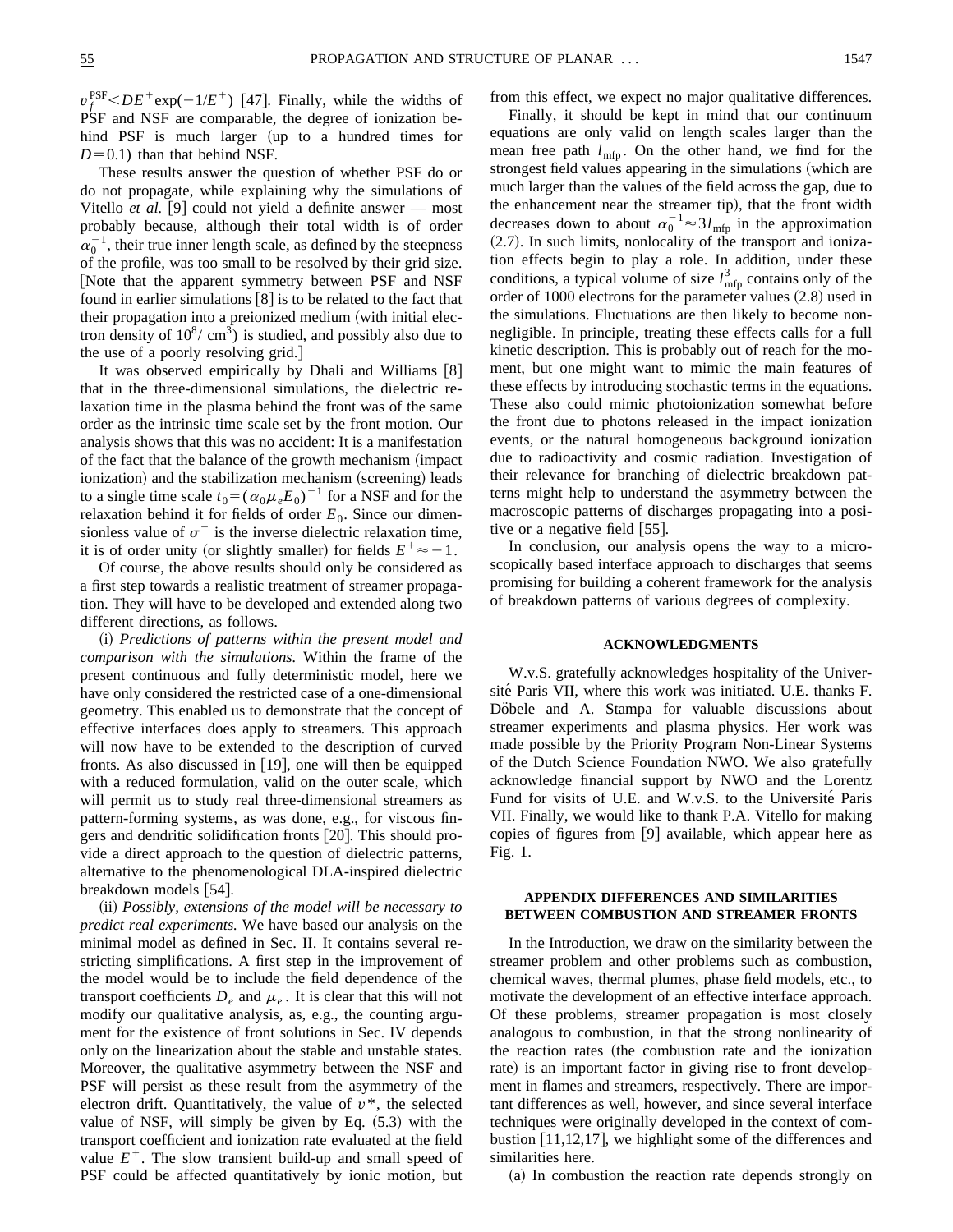the temperature, whose outer dynamics is governed by a diffusion equation of the form  $\partial_t T = \nabla^2 T$ , while for streamers the ionization rate depends strongly on the field  $|\mathbf{E}|$ , with **E** the *gradient* of the potential  $\Phi$  that obeys the Laplace equation  $\nabla^2 \Phi \approx 0$  in the outer region where the total charge density vanishes. This field strength **E** varies strongly in the streamer front, since the increased screening resulting from the rising electron density suppresses  $E$  — and hence the ionization rate — to zero. In combustion, on the other hand, the temperature hardly varies throughout the combustion zone.

~b! Combustion fronts are essentially fronts progating into a metastable state, because the front has to supply the heat that increases the temperature and hence the reaction rate, while streamer front propagation is an example of front propagation into unstable states, where the reaction starts for any nonvanishing electron density.

~c! In a flame front typically the temperature remains high enough that all the reactions proceed to saturation: all the combustable material burns. The temperature difference between the flame front and the background is then essentially determined by conservation (conversion) of energy. In typical streamer fronts, on the other hand, the field **E** is suppressed long before saturation effects start to play a role, and hence the ionization level behind the front is set by the internal dynamics of the front rather than by conservation laws  $(i.e., the gas density).$ 

(d) The electron drift  $-\mu_e\mathbf{E}$  has no clear analog in combustion.

 $(e)$  Finally, the relevant asymptotic expansion for streamers is not quite like the ''activation energy asymptotics'' of combustion  $\lfloor 11,12 \rfloor$ , since we consider here fields strengths that are comparable to the characteristic field scale  $E_0$  of the ionization rate given in Eq.  $(2.6)$  before the front, whereas in combustion activation energy asymptotics is often appropriate since the flame temperature remains much smaller than the chemical activation energy. For streamers, an analysis like activation energy asymptotics is appropriate in the limit of small fields  $|\mathbf{E}| \ll E_0$ . Of course, in streamers the rapid variation of the field **E** in the front region, and hence the rapid suppression of the ionization rate, looks, at first sight, similar to the suppression of the chemical reaction rate with decreasing temperature in flames. However, in flames this is due to the strongly nonlinear dependence of the reaction rate on temperature before the front (so that a slight suppression of the temperature reduces the reaction rate dramatically), while in streamers in large external fields of order  $E_0$  this is due to the fact that the field itself is reduced significantly behind the streamer front, as a result of screening.

- [1] I. Gallimberti, J. Phys. (France) Colloq. **C7-40**, 193 (1979).
- [2] A. Bondiou and I. Gallimberti, J. Phys. D. **27** 1252 (1994).
- [3] Y.P. Raizer, *Gas Discharge Physics* (Springer, Berlin, 1991).
- [4] A.N. Lagarkov and I.M. Rutkevich, *Ionization Waves in Electrical Breakdown of Gases* (Springer, New York, 1994).
- [5] L.M. Vasilyak, S.V. Kostyuchenko, N.N. Kudryavtsev, and I.V. Filyugin, Usp. Fiz. Nauk. **164**, 263 (1994) [Phys. Usp. 37,  $247 (1994)$ ].
- [6] The distinction between the various discharge phenomena seems to vary between authors.
- [7] See, e.g., D. Braun, U. Küchler, and G. Pietsch, J. Phys. D 24, 564 (1991); W.R. Rutgers, in: *Proceedings of the XXI International Conference on Phenomena in Ionized Gases*, edited by G. Ecker, U. Arendt, and J. Böseler (RUB, Bochum, 1993); U. Kogelschatz, in *Proceedings of the X International Conference on Gas Discharges and their Applications*, edited by W.T. Williams (Univ. College Swansea, Swansea, 1992), Vol. 2, p 972.
- [8] S.K. Dhali and P.F. Williams, Phys. Rev. A 31, 1219 (1985); J. Appl. Phys. **62**, 4696 (1987).
- [9] P.A. Vitello, B.M. Penetrante, and J.N. Bardsley, Phys. Rev. E **49**, 5574 (1994). See also P.A. Vitello, B.M. Penetrante, and J.N. Bardsley, in *Non-Thermal Plasma Techniques for Pollution Control*, edited by B.M. Penetrante and S.E. Schultheis (Springer, Heidelberg, 1993).
- [10] M C. Wang and E.E. Kunhardt, Phys. Rev. A 42, 2366 (1990). See references in this article to earlier numerical studies by Kunhardt and co-workers.
- [11] F.A. Williams, *Combustion Theory* (Benjamin/Cummings, Menlo Park, 1985).
- [12] J.D. Buckmaster and G.S.S. Ludford, *Theory of Laminar Flames* (Cambridge University Press, Cambridge, 1982), or

J.D. Buckmaster and G.S.S. Ludford, *Lectures on Mathematical Combustion* (SIAM, Philadelphia, 1983); a nice elementary account of several of the essential ingredients of flame fronts and their instabilities can be found in J.D. Buckmaster, Physica **12D**, 173 (1984).

- [13] M. van Dyke, *Perturbation Methods in Fluid Dynamics* (Parabolic, Stanford, 1975).
- [14] C.M. Bender and S.A. Orszag, *Advanced Mathematical Meth* $ods$  for Scientists and Engineers (McGraw-Hill, New York, 1978).
- $[15]$  E. Meron, Phys. Rep. 218, 1  $(1992)$ .
- [16] G. Zocchi, P. Tabeling, and M. Ben-Amar, Phys. Rev. Lett. 69, 601 (1992); M. Ben-Amar, Phys. Fluids A 4, 2641 (1992).
- [17] P. Fife, *Dynamics of Internal Layers and Diffusive Interfaces* (SIAM, Philadelphia, 1988).
- [18] A. Karma and W.J. Rappel, Phys. Rev. E 53, R3107 (1996), and references therein.
- @19# U. Ebert, W. van Saarloos, and C. Caroli, Phys. Rev. Lett. **77**, 4178 (1996).
- [20] Some important reviews of recent advances are J.S. Langer, in *Chance and Matter*, edited by J. Souletie (North-Holland, Amsterdam, 1987); D.A. Kessler, J. Koplik, and H. Levine, Adv. Phys. 37, 255 (1988); P. Pelcé, *Dynamics of Curved Fronts* (Academic, Boston, 1988); and Y. Pomeau and M. Ben Amar, in *Solids far from Equilibrium*, edited by C. Godreche (Cambridge University Press, Cambridge, 1992).
- [21] E. Ben-Jacob, H.R. Brandt, G. Dee, L. Kramer, and J.S. Langer, Physica **14D**, 348 (1985).
- [22] W. van Saarloos, Phys. Rev. A 37, 211 (1988).
- [23] W. van Saarloos, Phys. Rev. A **39**, 6367 (1989).
- [24] W. van Saarloos and P.C. Hohenberg, Physica D 56, 303  $(1992);$  **69**, 209(E) (1993).